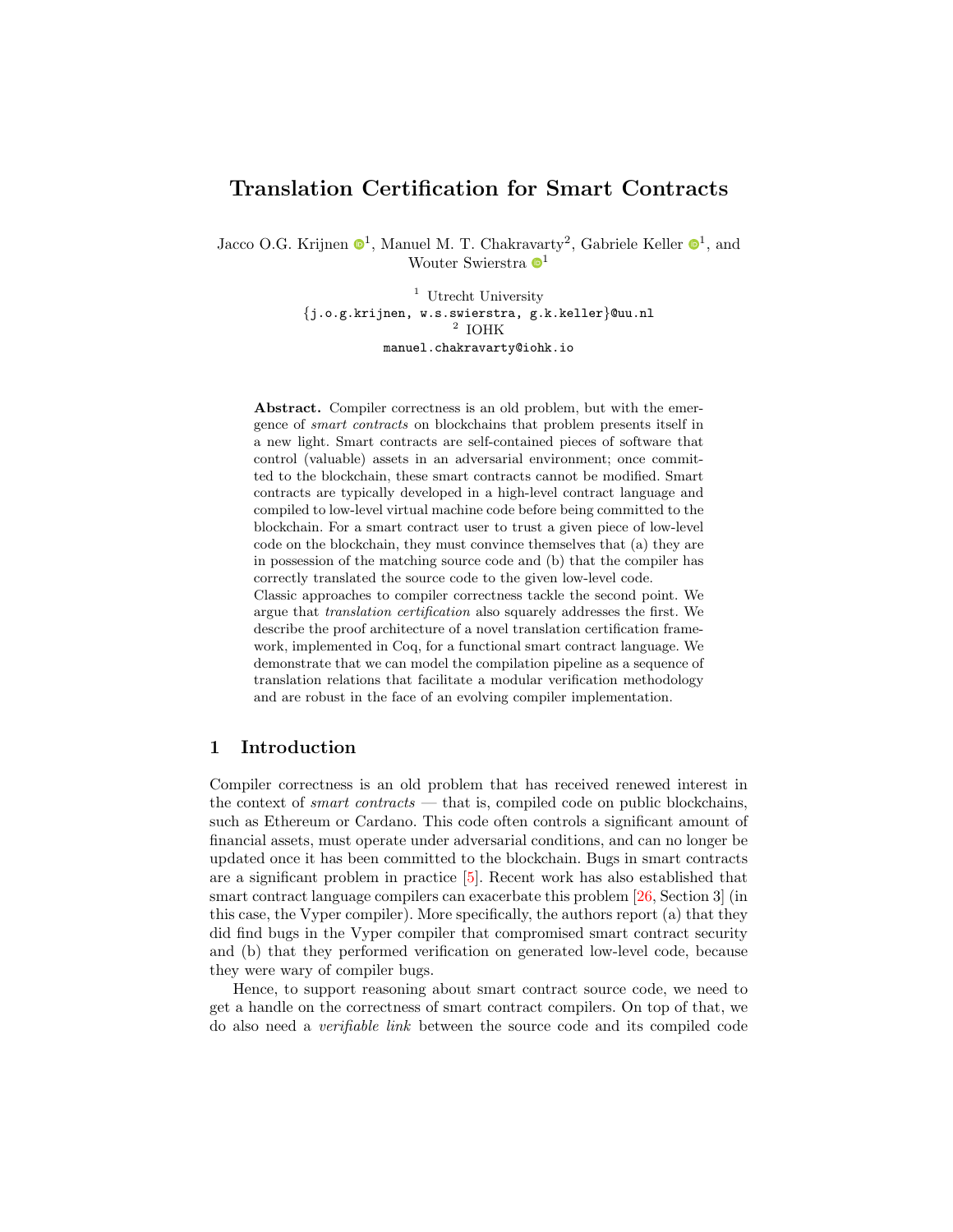to prevent code substitution attacks, where an adversary presents the user with source code that doesn't match the low-level code committed on-chain.

In this paper, we are reporting on our ongoing effort to develop a certification engine for the open-source on-chain code compiler of the Plutus smart contract system<sup>[3](#page-1-0)</sup> for the Cardano blockchain.<sup>[4](#page-1-1)</sup> Specifically, we make the following contributions:

- We describe a novel architecture for a translation certifier based on translation relations, which enables us to generate translation certificates—proof objects that relate the source code to the resulting compiled code and establish the correctness of the translation (Section [2\)](#page-1-2).
- We provide formal definitions for the transformation passes that step-by-step translate PIR (Plutus Intermediate Representation) to PLC (Plutus Core) and briefly discuss the challenges associated with the certification of each of these passes (Section [3\)](#page-5-0).
- We present a summary of existing approaches to compiler correctness and discuss the importance of generating translation certificates in the domain of smart contracts (Section [4\)](#page-11-0).

We also evaluate how our approach to gradual certification copes with changes to the compiler, which is being developed in an independent open source project. Finally, we discuss related work in Section [5](#page-14-0) and future work in Section [6.](#page-15-0)

# <span id="page-1-2"></span>2 The Architecture of the Certifier

On-chain code in the Plutus smart contract system is written in a subset of Haskell called *Plutus Tx*  $[18]$ . The Plutus Tx compiler is implemented as a plugin for the widely-used, industrial-strength GHC Haskell compiler, combining large parts of the GHC's compilation pipeline with custom translation steps to generate Plutus Core. In this context, it seems infeasible to apply full-scale compiler verification à la CompCert  $[21]$ . We will therefore outline the design of a certification engine that, using the Coq proof assistant  $[6,9]$  $[6,9]$ , generates a proof object, a translation certificate, asserting the validity of a Plutus Core program with respect to a given Plutus Tx source contract. In addition to asserting the correct translation of this one program, the translation certificate serves as a verifiable link between source and generated code.

We model the compiler as a composition of pure functions that transform one abstract syntax tree into another. Figure [1](#page-2-0) illustrates the architecture for a single transformation, where the grey area marks the compiler implementation as a function  $f_i: \text{AST}_i \to \text{AST}_{i+1}$ . We use a family of types  $\text{AST}_i$  to illustrate that the representation of the abstract syntax might change after each transformation.

To support certification, the compiler outputs each intermediate tree  $t_i$ , so that we can parse these in our Coq implementation of the certifier. Within Coq,

<sup>2</sup> Krijnen et al.

<span id="page-1-0"></span> $^3$  <https://developers.cardano.org/docs/smart-contracts/plutus/>

<span id="page-1-1"></span><sup>&</sup>lt;sup>4</sup> <http://cardano.org> is, at the time of writing, the 5th largest public blockchain by market capitalisation.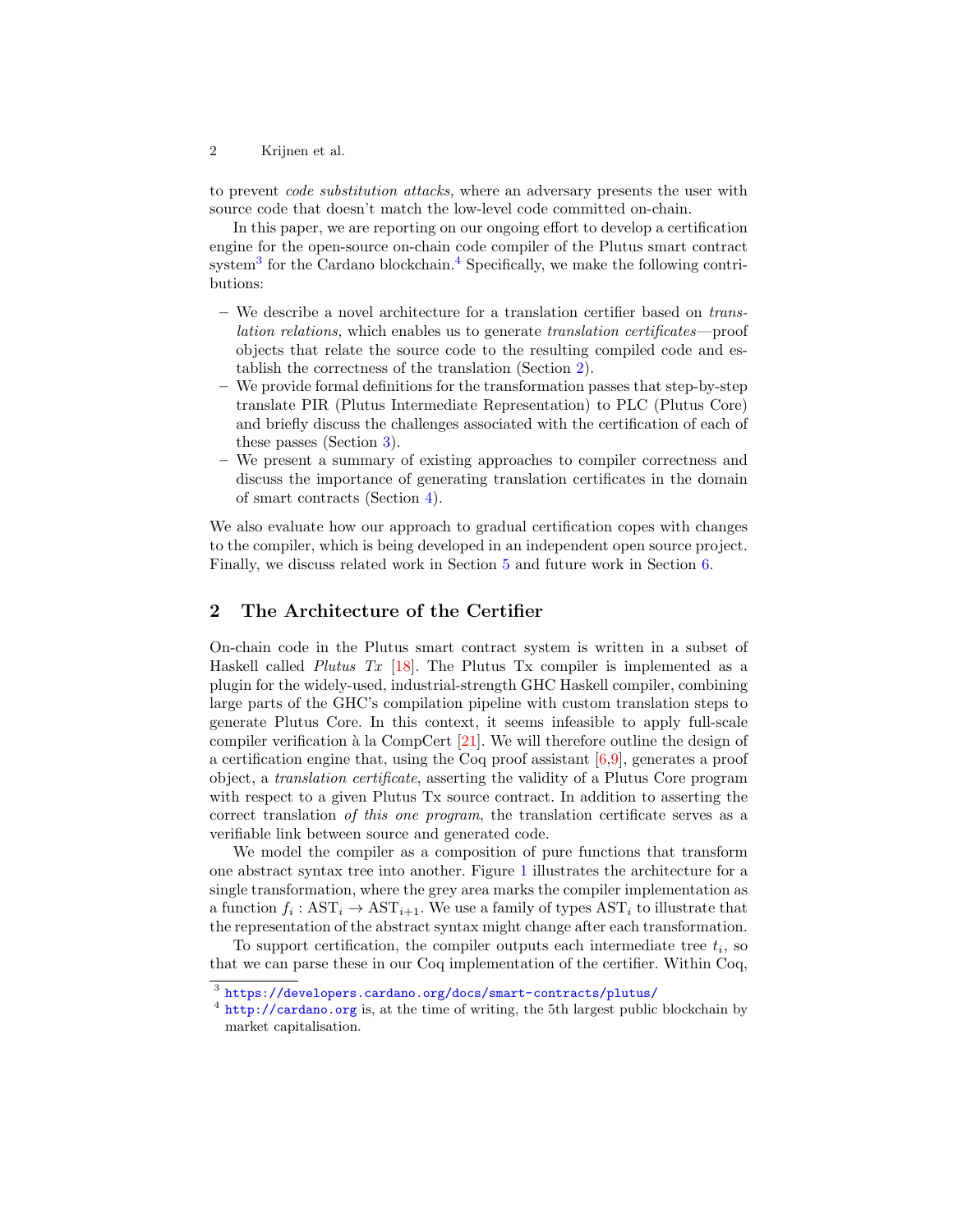

<span id="page-2-0"></span>Fig. 1. Architecture for a single compiler pass. The grey area (left) represents the compiler, orange (center) and blue (right) represent the certification component in Coq.

we define a high-level specification of each pass. We call this specification a translation relation: a binary relation on abstract syntax trees that specifies the intended behaviour of the compiler pass. The orange area in Figure [1](#page-2-0) displays the translation relation  $R_i$  of pass i, where the vertical dashed line indicates that  $R_i(t_i, t_{i+1})$  holds. To establish this, we define a search procedure that, given two subsequent trees produced by the compiler, can construct a derivation relating the two.

The translation relation is purely syntactic—it does not assert anything about the correctness of the compiler—but rather specifies the behaviour of a particular compiler pass. To verify that the compilation preserves language semantics requires an additional proof, the blue area in Figure [1,](#page-2-0) that establishes that any two terms related by  $R_i$  have the same semantics.

We have implemented this approach for a range of concrete passes of the Plutus Tx compiler. To illustrate our approach in this section, we will use an untyped lambda calculus, extended with non-recursive let-bindings.

$$
t ::= x \mid \lambda x. t \mid t \mid t \mid \text{let } x = t \text{ in } t
$$

In the following section, we will extend this to a lambda calculus that is closer to the intermediate language used by the Plutus Tx compiler.

#### <span id="page-2-1"></span>2.1 Characterising a transformation

To assert the correctness of a single compiler stage  $f_i$ , we begin by defining a translation relation  $R_i$  on a pair of source and target terms  $t_i$  and  $t_{i+1}$ , respectively. This relation characterises the admissible translations of that compiler stage. That is, for all  $t_i, t_{i+1}$ , we have  $f_i(t_i) = t_{i+1}$  implies  $R_i(t_i, t_{i+1})$ .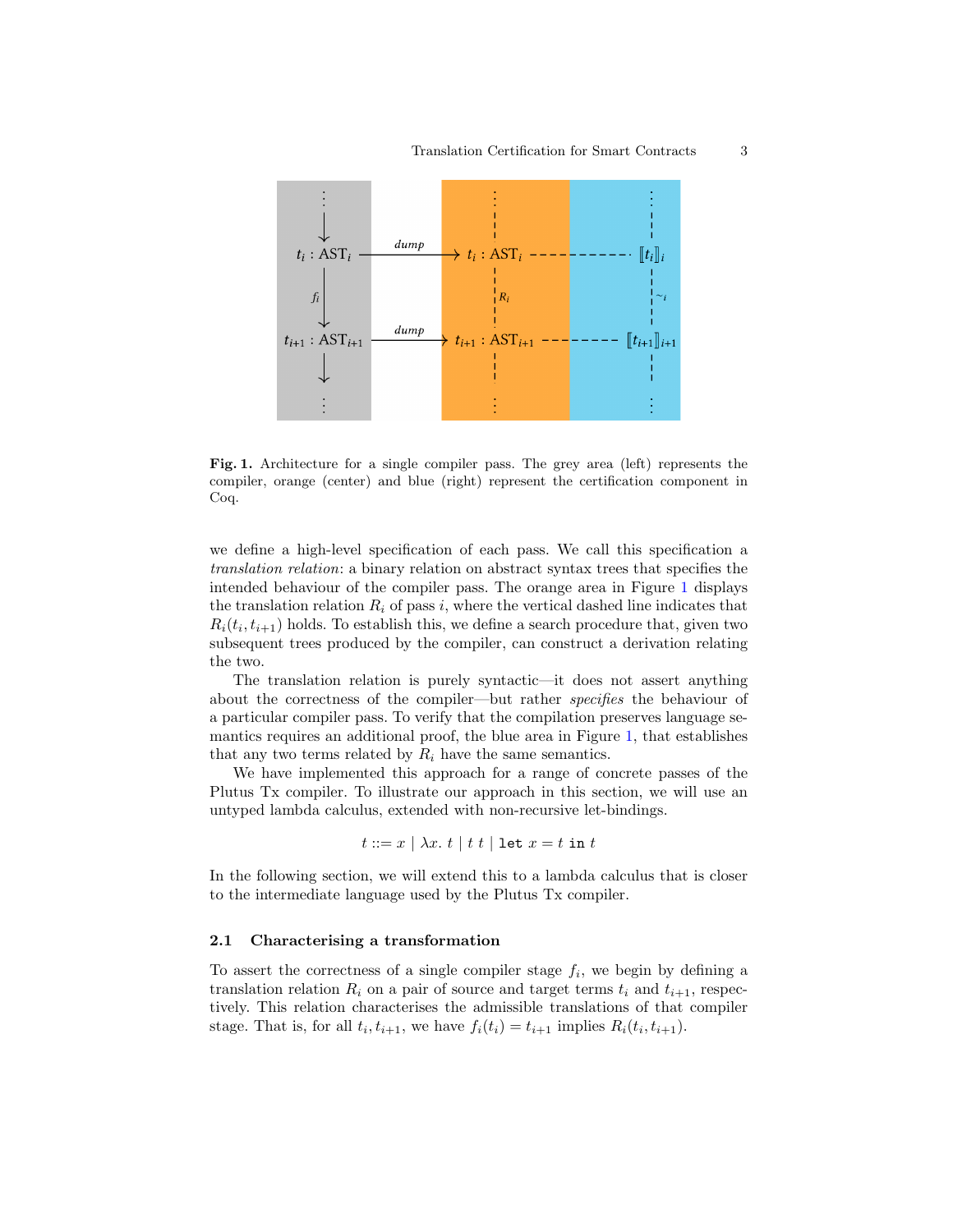$$
\frac{\Gamma(x) = t' \quad \Gamma \vdash t' \triangleright t}{\Gamma \vdash x \triangleright t} \quad \text{[Inline-Var_1]}
$$
\n
$$
\frac{\Gamma \vdash x \triangleright t}{\Gamma \vdash x \triangleright x} \quad \text{[Inline-Var_2]}
$$
\n
$$
\frac{\Gamma \vdash t_1 \triangleright t_1' \quad (x, t_1), \Gamma \vdash t_2 \triangleright t_2'}{\Gamma \vdash \text{let } x = t_1 \text{ in } t_2 \triangleright \text{let } x = t_1' \text{ in } t_2'} \quad \text{[Inline-Let]}
$$
\n
$$
\frac{\Gamma \vdash t_1 \triangleright t_1' \quad \Gamma \vdash t_2 \triangleright t_2'}{\Gamma \vdash t_1 \ t_2 \triangleright t_1' \ t_2'} \quad \text{[Inline-App]}
$$
\n
$$
\frac{\Gamma \vdash t_1 \triangleright t_1'}{\Gamma \vdash \lambda x. t_1 \triangleright \lambda x. t_1'} \quad \text{[Inline-Lam]}
$$

Fig. 2. Characterisation of an inliner

<span id="page-3-0"></span>As a concrete example, consider an inlining pass. We have characterised this as an inductively defined relation in Figure [2.](#page-3-0) Here,  $\Gamma \vdash s \triangleright t$  asserts that program s can be translated into t given an environment  $\Gamma$  of let-bound variables, paired with their definition. According to Rule [Inline-Var<sub>1</sub>] the variable x may be replaced by t when the pair  $(x, t')$  can be looked up in  $\Gamma$  and  $t'$  can be translated to t, accounting for repeated inlining. The remaining rules are congruence rules, where Rule [Inline-Let] also extends the environment Γ . We omitted details about handling variable capture to keep the presentation simple: hence, we assume that variable names are globally unique.

Crucially, these rules do not prescribe which variable occurrences should be inlined, since the  $\text{[Inline-Var}_1\text{]}$  and  $\text{[Inline-Var}_2\text{]}$  rules overlap. The choice in the implementation of the pass may rely on a complex set of heuristics internal to the compiler. Instead, we merely define a relation capturing the possible ways in which the compiler may behave. This allows for a certification engine that is robust with respect to changes in the compiler, such as the particular heuristics used to decide when to replace a variable with its definition or not.

We can then encode the relation  $\cdot \vdash \cdot \triangleright \cdot$  in Coq as an inductive type Inline, which is indexed by an environment and two ASTs, as shown in Figure [3.](#page-4-0) This type corresponds closely to the rules of Figure [2:](#page-3-0) we define exactly one constructor per rule. However, there are some small differences. Since we cannot omit details about variable capture anymore, we choose a de Bruijn representation for variables and implement the environment  $\Gamma$  as a cons-list. In the Inline<sub>Let</sub> constructor, we extend the list with the bound term and furthermore shift free variables in the other bound terms. For a let-bound variable  $n$ , its corresponding bound term can then be found at the  $n<sup>i</sup>$ th position in the list using Coq's nth\_error list-indexing function. For this indexing to work properly, the environment also has to be extended at every lambda, as seen in Inline\_Lam. We distinguish the two types of binding sites with the type binding.

These inductive types implement the translation relation: its inhabitants are proof derivations which will be a key ingredient of a compilation certificate.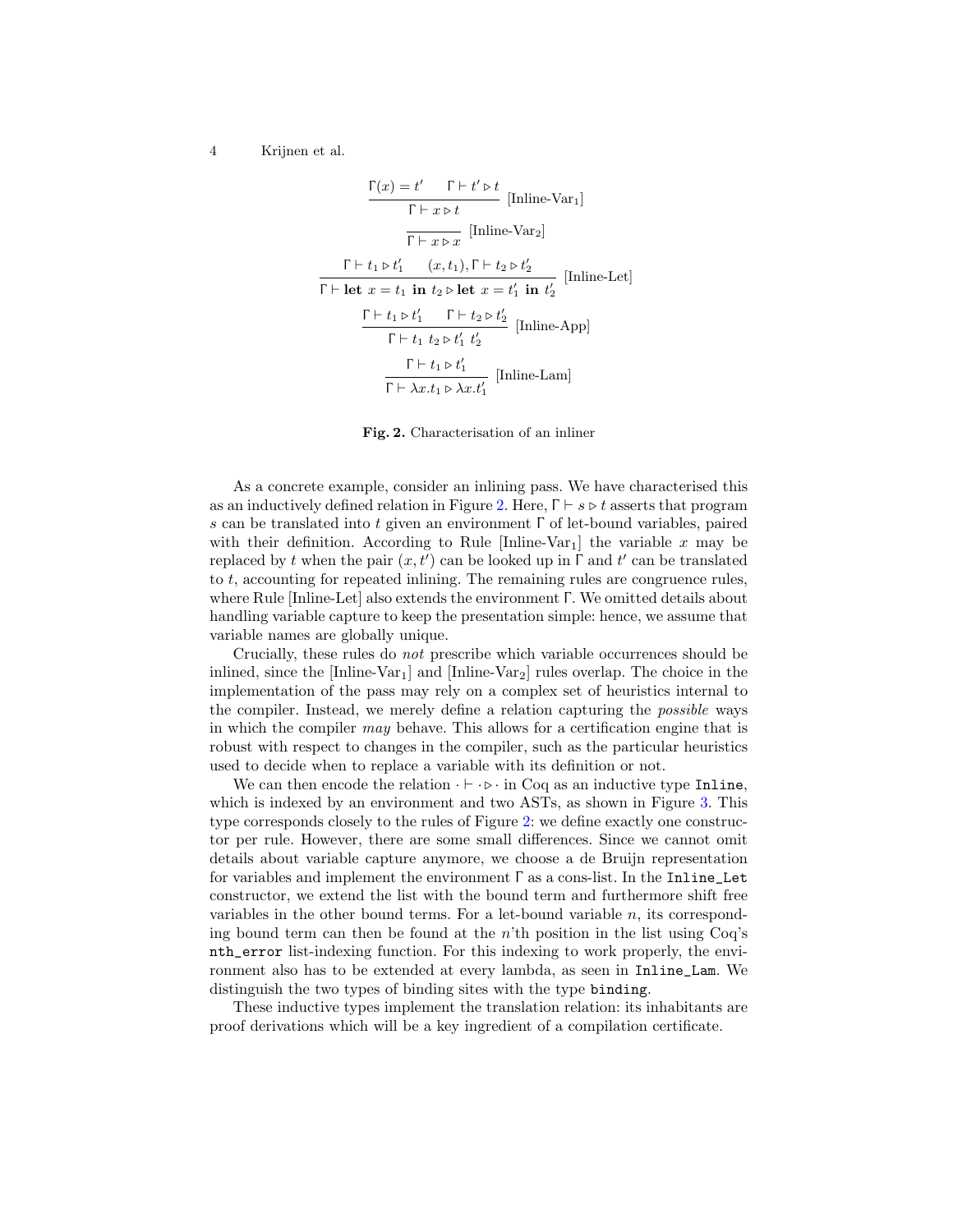```
Inductive binding :=
  | LetBound : term -> binding
  | LambdaBound : binding.
Inductive Inline : list binding \rightarrow term \rightarrow term \rightarrow Type :=
  | Inline_Var_1 : forall {env n t},
      nth_error env n = Some (LetBound t) \rightarrowInline env (Var n) t
  | Inline_Var_2 : forall {env n},
      Inline env (Var n) (Var n)
  | Inline_Let : forall {env s t s' t'},
      Inline env s s' ->
      Inline (LetBound s :: shiftEnv env) t t' ->
      Inline env (Let s t) (Let s' t')
  | Inline_Lam : forall {env s t},
      Inline (LambdaBound :: shiftEnv env) s t ->
      Inline env (Lam s) (Lam t)
  | Inline_App : forall {env s sx t tx},
      Inline env s t \rightarrow Inline env sx tx \rightarrowInline env (App s sx) (App t tx)
  .
```
Fig. 3. Characterisation of an inliner in Coq

### <span id="page-4-0"></span>2.2 Proof search

After defining a translation relation  $R_i$  characterising one compiler stage, we now define a decision procedure to construct a proof that for two particular terms  $t_i$ and  $t_{i+1}$ , produced by a run of the compiler, the relation  $R_i(t_i, t_{i+1})$  holds. To find and implement such a search procedure, we generally follow these steps:

- 1. We write proofs for specific compilations by hand using Coq's tactics, a form of metaprogramming. For simple relations, like the inline example sketched above, a proof can often be found with a handful of tactics such as auto or constructor. This is particularly useful for debugging the design of our relations describing compiler passes. The drawback of this approach is, however, that it is difficult to reason when such proof search may fail. Furthermore, proofs written using such tactics quickly become slow for large terms.
- 2. Once we are sufficiently confident that a relation accurately captures admissible compiler behaviour, we write a decision procedure of the form forall (t1 t2 : term), option (R t1 t2). These procedures can still produce large proof terms and may not always successfully construct a proof, but they form a useful intermediate step towards full-on proof by reflection.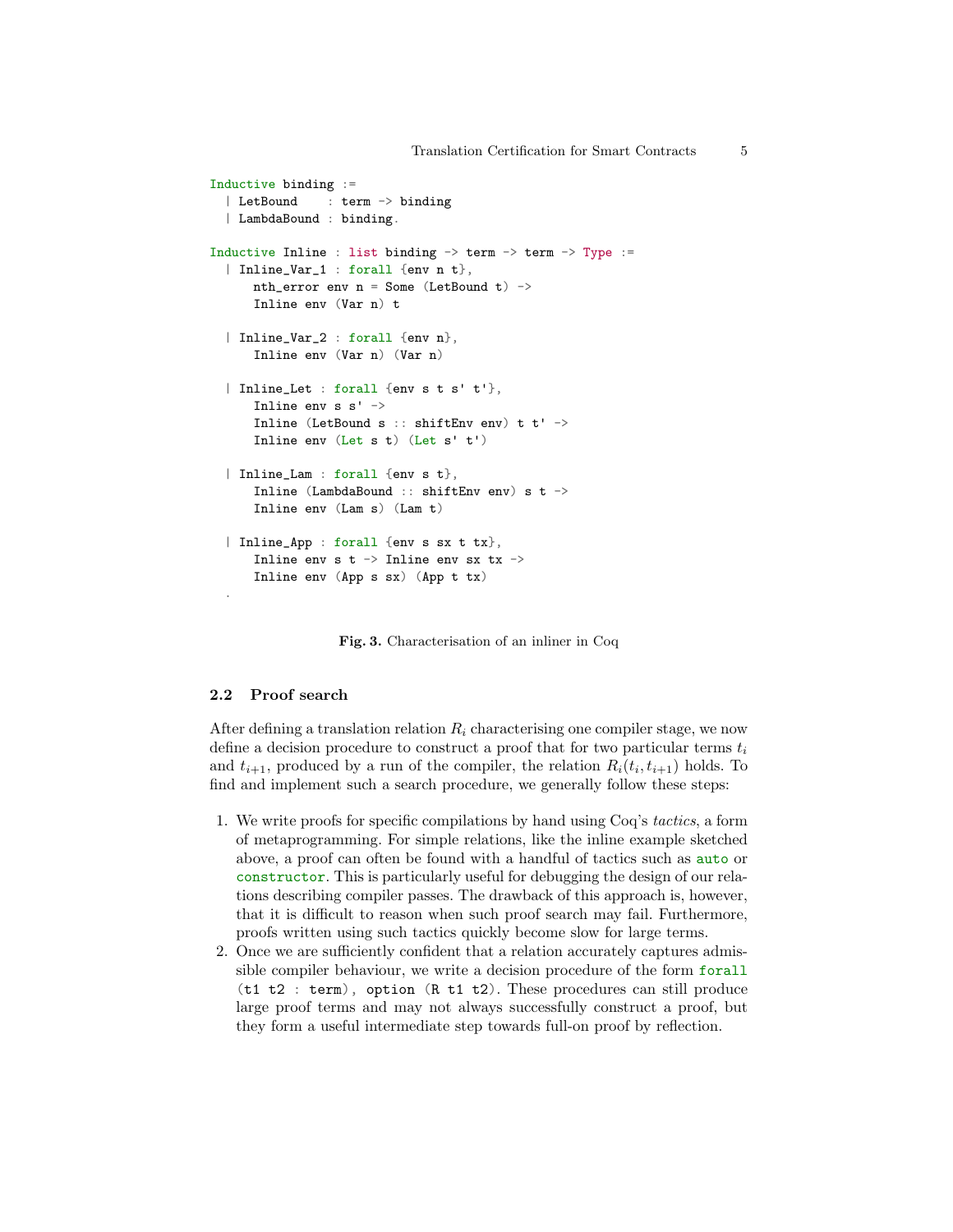- 6 Krijnen et al.
- 3. Finally, we write a boolean decision procedure in the style of ssreflect [\[17\]](#page-16-5) of type term -> term -> bool, together with a soundness proof stating that it will only return  $true$  when two terms are related through  $R_i$ . Verifying such boolean functions for complex compilation passes is non-trivial; hence, we only invest the effort once we have a reasonable degree of confidence that the relation we have defined accurately describes a given compiler pass.

#### 2.3 Semantics preservation

Given the relational specification of each individual compiler pass, we can now establish the correctness properties for each pass. In the simplest case, this could be asserting the preservation of a program's static semantics, i.e., a proof of type preservation. On the other end of the spectrum, we can demonstrate that the translated term is semantically equivalent to the original program. Proving such properties for PIR and Plutus Core passes, however, requires advanced techniques such as step-indexed logical relations [\[2\]](#page-15-1), which go beyond the scope of the current paper.

In Figure [1,](#page-2-0) we denote  $R_i$ 's correctness properties in the blue area by means of an abstract binary relation  $\sim_i$  on the semantic objects  $[[t_i]]_i$  of ASTs  $t_i$ . In the case of static semantics, we can choose typing derivations as semantic objects, and (for most passes) relate these by simply comparing types syntactically.

We can construct these proofs independently and gradually for each step in the translation. In fact, even without any formal proof about the semantics, inspection of the (relatively concise) definition of a translation relation may already provide some degree of confidence that the translation step was performed correctly. After all, the translation relation asserts the specification of this compiler pass' admissible behaviour.

#### 2.4 Certificate generation

A complete translation certificate includes at least the entire set of ASTs  $t_1, \ldots, t_n$ together with a proof term witnessing the translation relations of type  $R_1(t_1, t_2) \wedge$  $\ldots \wedge R_{n-1}(t_{n-1}, t_n)$ . In addition, any semantic preservation results on translation relations can be instantiated and included as a proof of  $[[t_i]] \sim_i [[t_{i+1}]]$ .

Together with the source and compiled program, one can now independently check the certificate using a trusted proof checker, such as the Coq kernel [\[9\]](#page-16-4). The definitions of the abstract syntax, translation relations and semantic preservation can be inspected to confirm that the certificate proves the right theorem. One can then be confident that the compiled program is a faithful translation of the source code.

# <span id="page-5-0"></span>3 Translation Relations of the Plutus Tx Compiler

The Plutus Tx compiler translates Plutus Tx (a subset of Haskell) to Plutus Core, a variant of System  $F^{\mu}_{\omega}$  [\[13\]](#page-16-6). The Plutus Core code is committed to the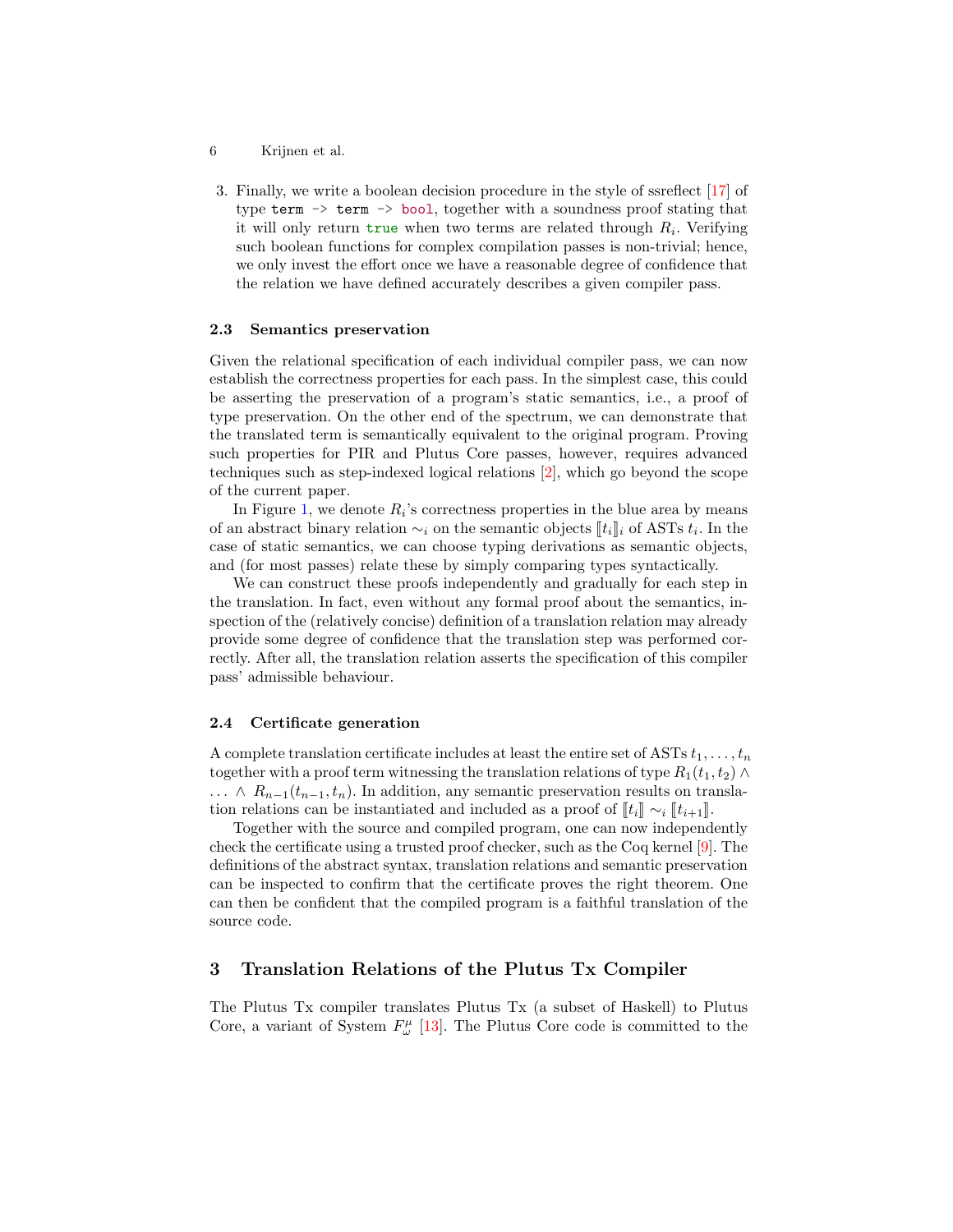| $t := x \mid \lambda(x : \tau)$ . $t \mid t \mid t$                | variable, lambda, function application |
|--------------------------------------------------------------------|----------------------------------------|
| $\Lambda(\alpha:\kappa). t \mid t \{\tau\}$                        | type abstraction, type application     |
| $\int$ let <sub>r</sub> <sup>s</sup> $x = t$ in t                  | term bindings                          |
| data $T \overline{\alpha} = C_i \overline{\tau_i}$ with $x$ in $t$ | datatype binding                       |
| $r ::= \text{rec} \mid \text{nonrec}$                              | recursion type of binding              |
| $s ::=$ strict   nonstrict                                         | strictness of binding                  |
| $\tau$ ::=                                                         | types                                  |

#### Fig. 4. Simplified PIR

<span id="page-6-1"></span>Cardano blockchain, constituting the definitive reference to any deployed smart contract.

Plutus Core programs are pure, self-contained functions (i.e., they do not link to other code) and are passed a representation of the transaction whose validation they contribute to. The programs are run by an interpreter during the transaction validation phase of the blockchain.

The Plutus Tx compiler reuses parts of the GHC infrastructure and implements its custom passes by installing a core-to-core pass plugin [\[15\]](#page-16-7) in the GHC compiler pipeline. On a high level, the compiler comprises three steps:

- 1. The parsing, type-checking and desugaring phases of GHC are reused to translate a surface-level Haskell program into a GHC Core program.
- 2. A large subset of GHC Core is directly translated into an intermediate language named Plutus Intermediate Representation (PIR). These languages are similar and both based on System F, with some extensions. Additionally, all referred definitions are included as local definitions so that the program is self-contained.
- <span id="page-6-0"></span>3. The PIR program is then transformed and compiled down into Plutus Core.

The certification effort reported here focuses on Step [3,](#page-6-0) which consists of several optimisation passes and translation steps. PIR is a superset of the Plutus Core language: it adds several conveniences, such as user-defined datatypes, strict and non-strict let-bindings that may be (mutually) recursive. The compilation steps translate these constructs into simpler language constructs.

In Figure [4](#page-6-1) we present a simplified version of the PIR syntax, where we omit some constructs for the sake of presentation. The full PIR language specification has been formalised elsewhere [\[13,](#page-16-6)[19\]](#page-16-8). In particular, we ignore the fact that in PIR, let-bindings may contain a group of (mutually recursive) bindings. Similarly, we do not include mutually-recursive datatypes. Furthermore, we omit the syntax of types, and the term-level witnesses of iso-recursive types. We occasionally omit type annotations, when they are not relevant.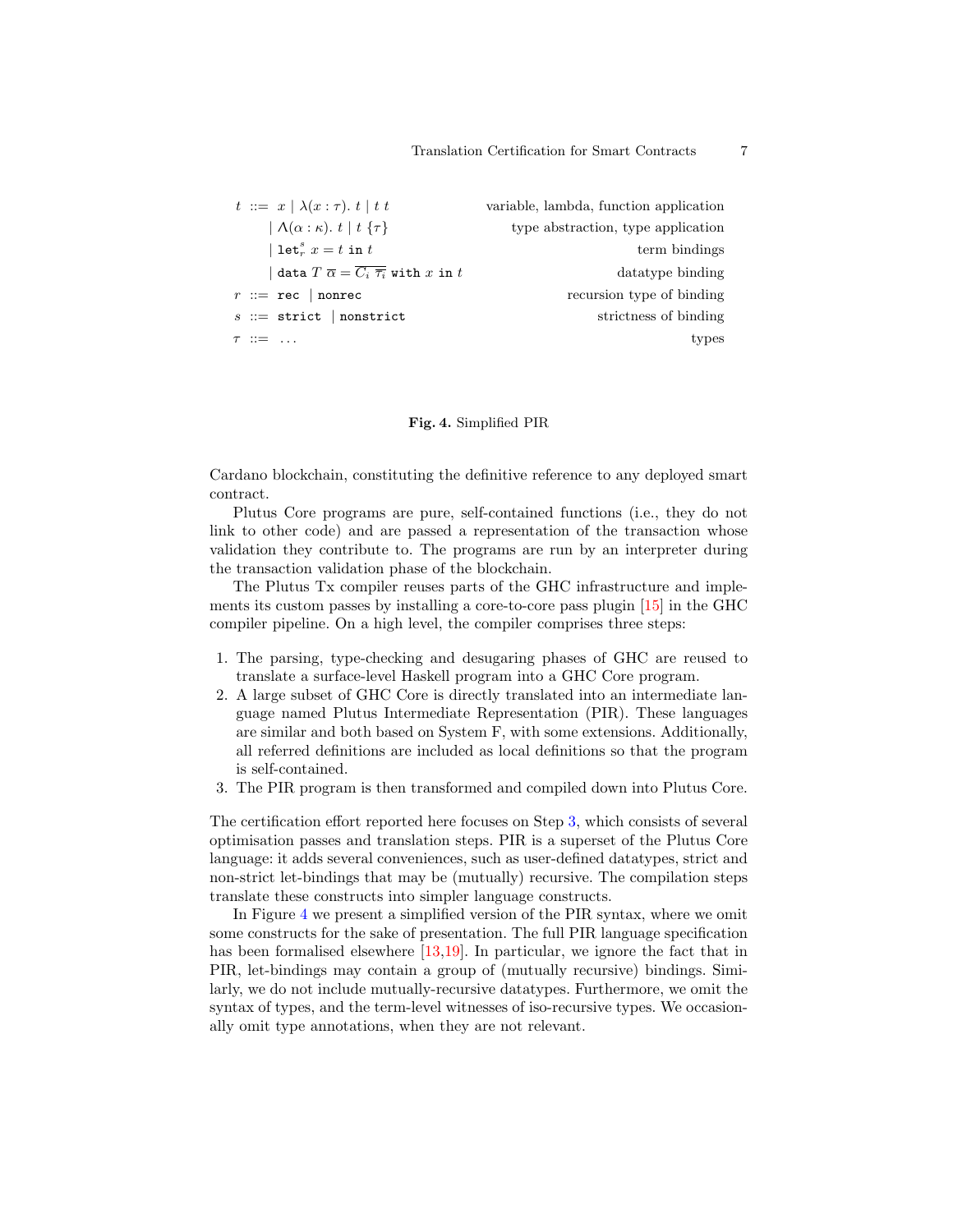We introduce the individual compiler passes that the Plutus Tx compiler performs using the following Haskell program to illustrate their behaviour:

```
-- | Either a specific end date, or "never".
data EndDate = Fixed Integer | NeverpastEnd :: EndDate -> Integer -> Bool
pastEnd end current =
    let inlineMe = False
    in case end of
     Fixed n \rightarrow (let floatMe = if current `greaterThanEqInteger` 0
        then n else 0 in floatMe) `lessThanEqInteger` current
      Never -> inlineMe
```
This program is a basic implementation of a timelock, a contract that states that funds may be moved after a certain date, or not at all. It contains a few contrived bindings (inlineMe and floatMe) that will be useful to illustrate some transformations. After the program is desugared to GHC Core, it is converted to a term in PIR that corresponds to the following Simplified PIR term:

```
data Bool = True | False with Bool_match in
  data Unit = Unit with Unit_match in
    let nonrec strict lessThanEqInteger = ... in
      data EndDate = Fixed Integer | Never with EndDate_match in
        \(end : EndDate).
        \(current : Integer).
          let nonrec nonstrict inlineMe = False in
          EndDate_match end
            (\unit n -> lessThanEqInteger
              (let nonrect nonstrict floatMe =
                Bool_match (greaterThanEqInteger current 0)
                  (\unit -> n) (\unit -> 0)Unit
              in floatMe)
              current)
            (\unit -> inlineMe)
            Unit
```
Note that case distinction of a type T is encoded as the application of a pattern match function T\_match, which is introduced as part of a data definition. Furthermore, branches of a case distinction are delayed by abstracting over a unit value, since PIR is a strict language.

Next we will discuss the compiler passes, we have included each intermediate form of the above program with some commentary in Appendix [A.](#page-18-0)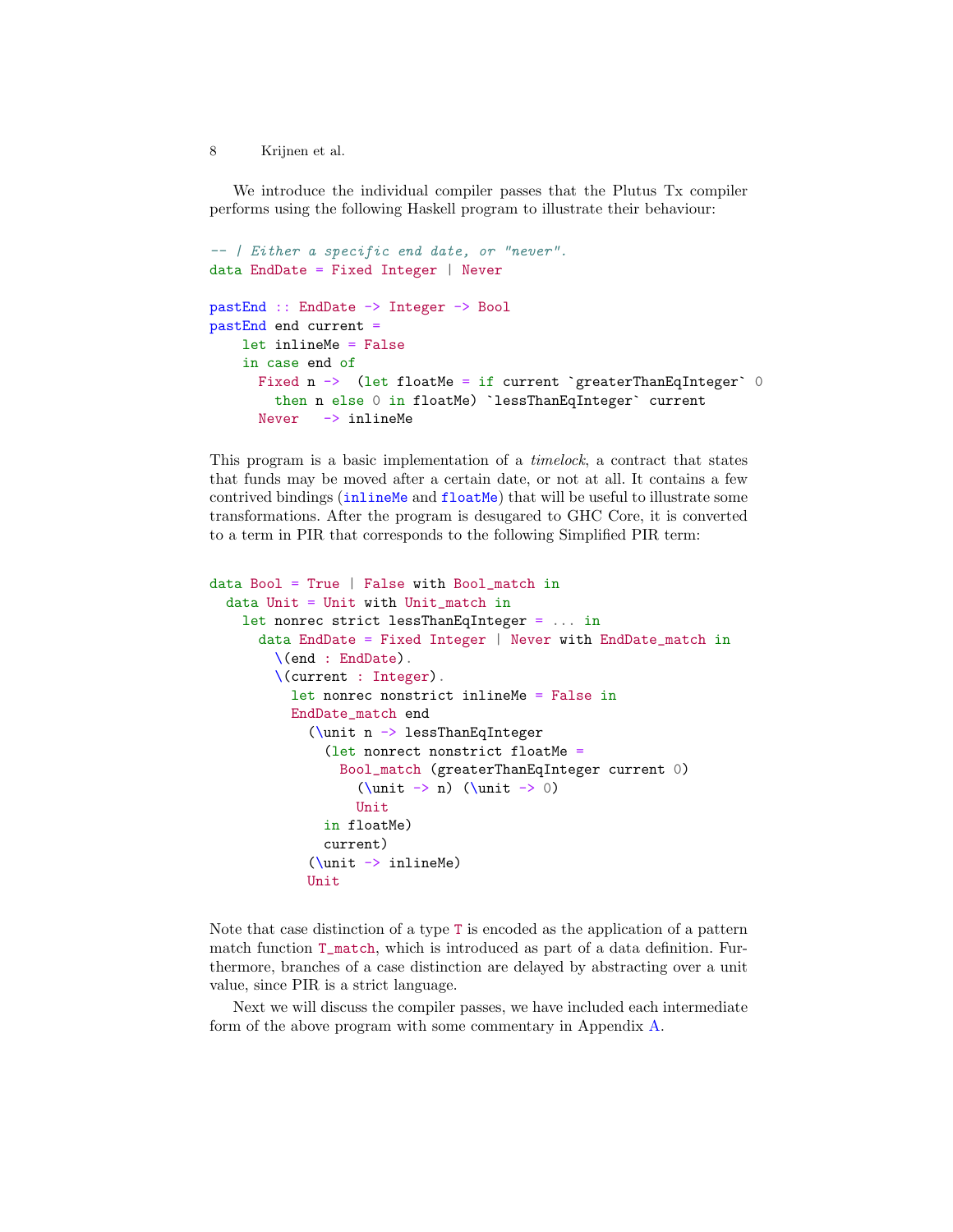#### 3.1 Variable Renaming

In the renaming pass, the compiler transforms a program into an  $\alpha$ -equivalent program, such that all variable names are globally unique, a property also known as the Barendregt-convention. The implementation of some subsequent compiler passes depend on it. We can express variable renaming as a translation relation  $\Delta \vdash t \geq \alpha t'$ , stating that under the renaming environment  $\Delta$  (consisting of pairs of variables), t is renamed to t'. The environment  $\Delta$  records all variables that are free in  $t$ , paired with their corresponding name in  $t'$ .

The case for lambda abstractions is defined as follows:

$$
\frac{(x,y),\Delta\vdash t\ \triangleright_\alpha t'\quad \ \{z\ |\ (z,y)\in\Delta\}\cap FV(t)=\emptyset}{\Delta\vdash \lambda x.t\ \triangleright_\alpha \lambda y.t'}\ \ \text{[Rename-Abs]}
$$

The [Rename-Abs] rule states that a lambda-bound variable  $x$  may be renamed at its binding-site to  $y$ , when  $t$  and  $t'$  are related under the extended environment. Of course,  $x$  may equal  $y$ , indicating that no renaming was performed. Additionally, the new binder y should not capture any other free variable  $z$  in  $t$ that was also renamed to y. Very similar rules can be stated for other binding constructs such as let.

Note that this relation does not establish global uniqueness of variables: we consider that an implementation detail internal to the compiler. If this property would be required or convenient in semantic preservation proofs, we will establish it separately, allowing this renaming relation to be as general as possible.

The variable case simply follows from the environment  $\Delta$ :

$$
\frac{(x,y)\in\Delta}{\Delta\vdash x\ \triangleright_\alpha y}\ \text{[Rename-Var]}
$$

#### 3.2 Inlining

The rules of the translation relation for inlining in PIR are similar to those in Section [2.1.](#page-2-1) However, the Plutus Tx compiler does more than just inlining let-bound definitions. It also performs dead-code elimination (removing those let-bindings that have been inlined exhaustively) and it renames variables to ensure the global uniqueness of bound variables. This introduces a problem for our certification approach, as we cannot observe and dump the intermediate ASTs, since the transformations are fused into a single pass in the compiler.

We solve this by modeling the individual transformations, composing them using relational composition,  $\exists t_2.R_1(t_1,t_2)\wedge R_2(t_2,t_3)$ . To construct a proof relating two terms, then amounts to also finding the *intermediate term*,  $t_2$  witnessing the composite transformation. To simplify the search of this intermediate AST, we adjust the compiler to emit supporting information about the performed pass; in this case, a list of the eliminated variables. If the compiler emits incorrect information, we may fail to construct a certificate, but we will never produce an incorrect certificate.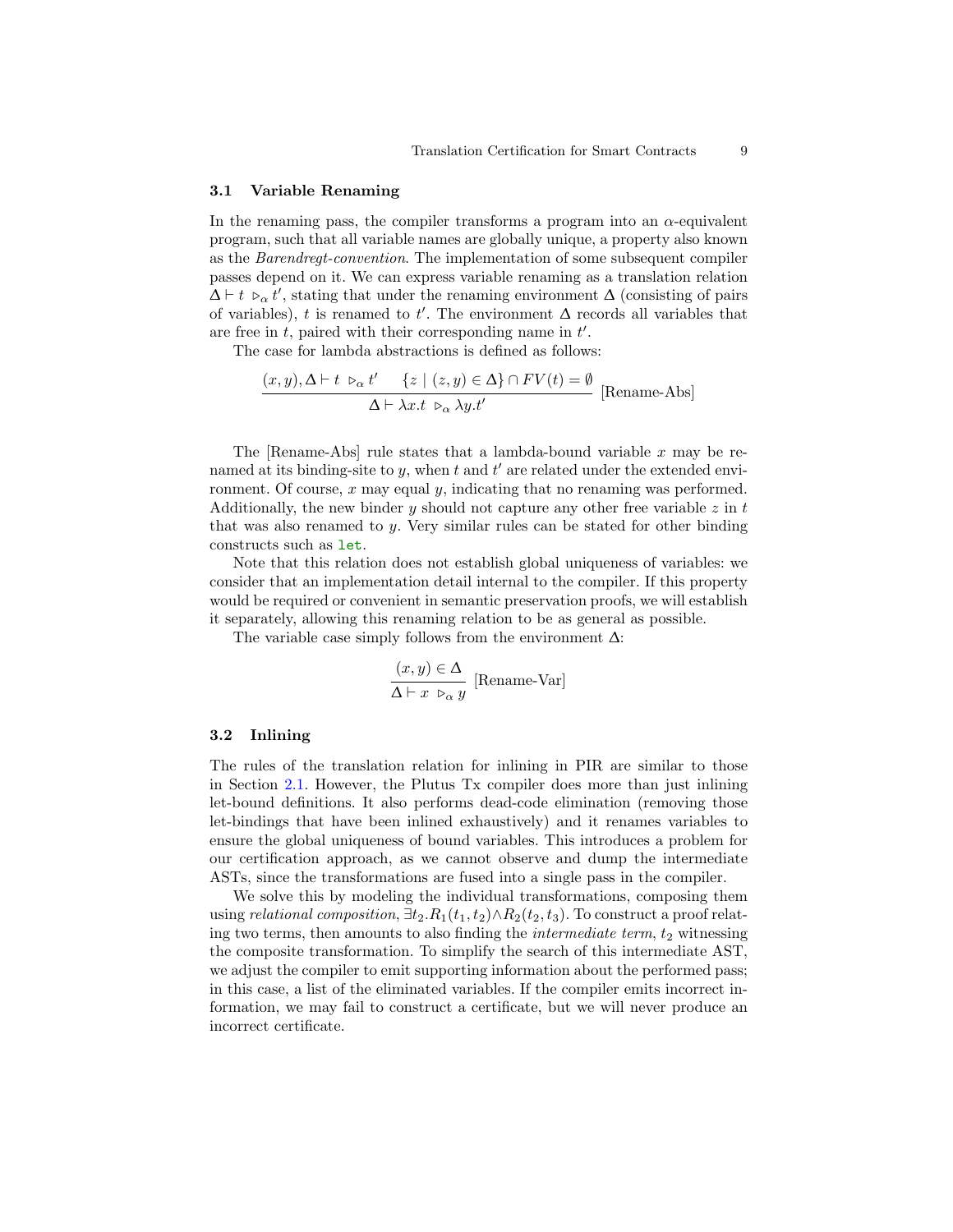#### <span id="page-9-0"></span>3.3 Let-floating

During let-floating, let-bindings can be moved upwards in the program. This may save unnecessarily repeated computation and makes the generated code more readable. The Plutus Tx compiler constructs a dependency graph to maintain a correct ordering when multiple definitions are floated. For the translation relation, we first consider the interaction of a let expression with its parent node in the AST. For example, consider the case of a lambda with a non-strict let directly under it:

$$
\frac{x \notin FV(t_1) \qquad x \neq y \qquad t_1 \quad \text{Let } t_1 \qquad t_2 \quad \text{Let } t_2 \qquad \text{[Float-Let-Lam]}}
$$
\n
$$
\lambda x. \text{Let}_r^{\text{nonstrict}} y = t_1 \text{ in } t_2
$$
\n
$$
\text{let}_r^{\text{nonstrict}} y = t_1' \text{ in } \lambda x. t_2'
$$

This rule states that a non-strict let-binding may float up past a lambda, if the bound term does not reference the lambda-bound variable. Furthermore, we require  $x \neq y$ , to avoid variable capture in  $t_2$ . This rule does not apply to strict let-bindings, as floating them outside a lambda might change termination behaviour of the program. Similar rules express when a let may float upwards past the other language constructs. Most of these are much simpler, only binding constructs pose additional constraints on scoping and strictness. Since the compiler pass may float lets more than just one step up, we define the translation relation as the transitive closure of  $\rho_{let}$ . Note that we do not need to maintain a dependency graph in the certifier, but only need to assert that transformations do not break dependencies.

#### 3.4 Dead-code elimination

By means of a live variable analysis, the compiler determines which let-bound definitions are unused. This is mainly useful for definitions that are introduced by other compiler passes. Since PIR is a strict language, however, the compiler can only eliminate those bindings for which it can determine they have no sideeffects. For example, a let-bound expression that is unused but diverges cannot be removed, as that could change the termination behaviour of the program.

The analysis in the compiler is not as straightforward as counting occurences. Even a let-bound variable that does occur in the code, may be dead-code, if it is only used in other dead bindings. This is also known as strongly live variable analysis [\[16\]](#page-16-9). We define a translation relation  $t \partial_{\text{dec}} t'$  that captures dead code elimination. The crucial rule is for let-bindings.

$$
\frac{t_2 \triangleright_{dec} t_2'}{\text{let }_{r}^{\text{nonstrict}}} \frac{x \notin FV(t_2')}{x = t_1 \text{ in } t_2 \triangleright_{dec} t_2'} \quad [\text{DCE-Let-nonstrict}]
$$

Note that the condition  $x \notin FV(t'_2)$  mentions the *resulting* body of the let  $t'_2$ . This is justified since the rules of  $\rho_{dec}$  can remove bindings only, but cannot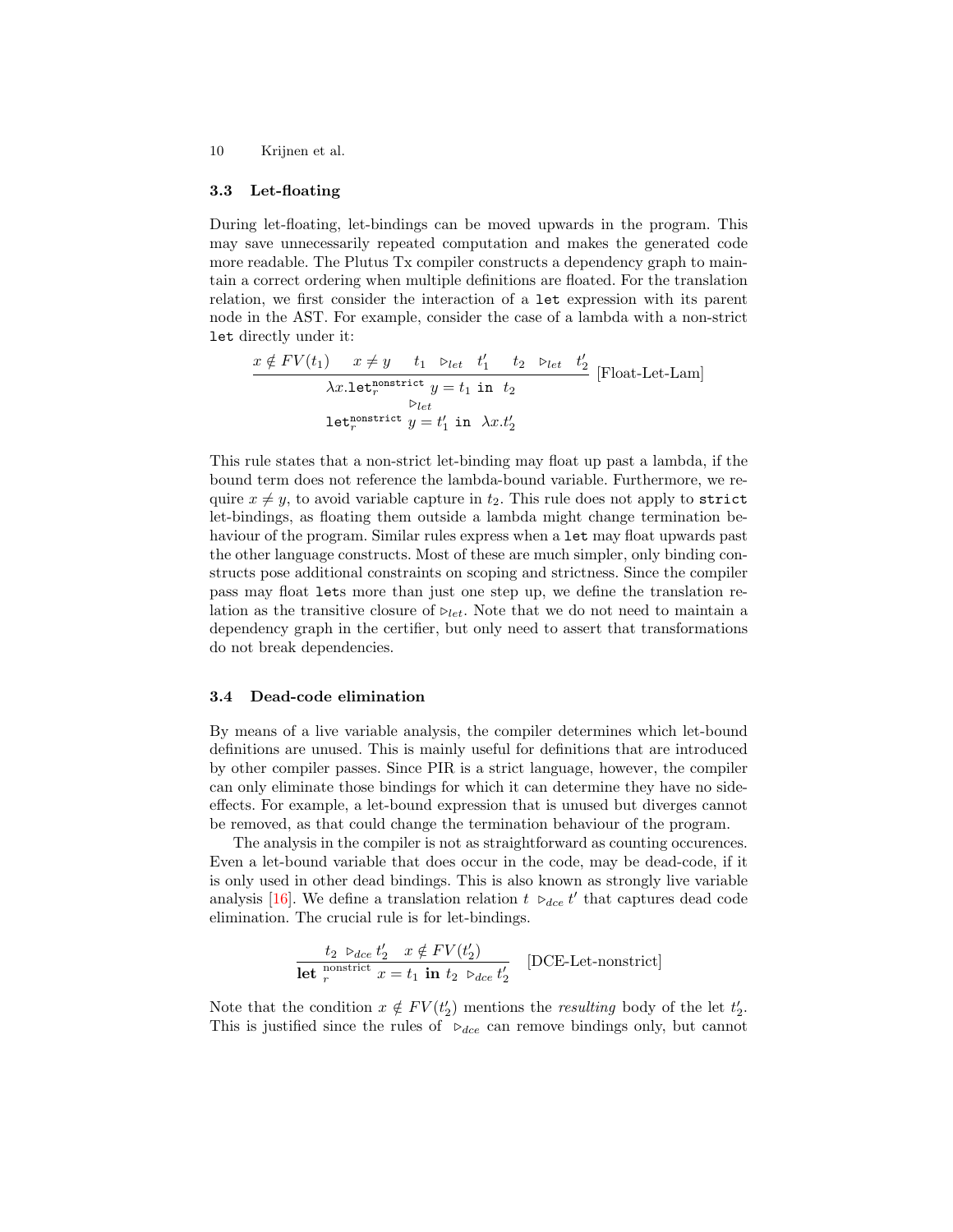change any other language constructs. This illustrates how succinct we can describe the specification of a complex compiler pass.

In practice, the Plutus Tx compiler also eliminates some strict bindings that obviously do not diverge, such as values.

### 3.5 Encoding of non-strict bindings

The PIR language allows both for strict and non-strict let-bindings, but Plutus Core does not. The thunking transformation is used to obtain semantic equivalent definitions which use a strict let-binding. We define the rules as a relation  $\Gamma \vdash$  $t \geq_{thunk} t'$ , where  $\Gamma$  records for every bound variable whether it was bound strictly or non-strictly. The rule for a non-strict binding site is:

$$
\begin{array}{c}\n\Gamma \vdash t_1 \triangleright_{thunk} t_1' \\
\hline\n(x, \text{nonstrict}), \Gamma \vdash t_2 \triangleright_{thunk} t_2' \quad y \notin FV(t_1) \\
\hline\n\Gamma \vdash \\
\text{let }^{\text{nonstrict}}_{\text{nonrec}} x = t_1 \text{ in } t_2 \\
\text{let }^{\text{thunk}}_{\text{nonrec}} x = \lambda y. t_1' \text{ in } t_2'\n\end{array}
$$

This rule states that a right hand side is thunked by introducing a lambda abstraction that expects a trivial unit value y as its argument.

The rules for other variable binders extend Γ . The rule for a recursive letbinding also extends the environment under which  $t_1$  is transformed. Finally, we also replace the occurrences of nonstrict variables, adding an application to the unit value, thereby forcing evaluation.

$$
\frac{(x, \text{nonstrict}) \in \Gamma}{\Gamma \vdash x \; \triangleright_{thunk} \; x \; ()}
$$
 [Thunk-Var]

### 3.6 Encoding of recursive bindings

The Plutus Tx compiler translates (mutually) recursive let-bindings in nonrecursive ones using fixpoint combinators. Here we only consider the rule for individual recursive lets in simplified PIR:

$$
\frac{t_1 \triangleright_{\mu} t_1'}{\text{let } \frac{s}{\text{rec}} x = t_1 \text{ in } t_2} \text{ [EncRec-Let]}
$$
  
let 
$$
\frac{\triangleright_{\mu}}{\text{lower}} \text{ f x = ... in let } \frac{\triangleright_{\mu}}{\text{lower}} x = \text{fix } (\lambda x. t_1') \text{ in } t_2'
$$

This rule relates recursive bindings to non-recursive ones, and expects an explicit definition of the fixpoint operator as well. Since PIR has no primitive construct for term-level fix-points, the compiler generates a definition fix. Note that fix is defined in a non-recursive let, its construction relies on recursive types [\[19\]](#page-16-8).

The actual transformation for PIR is much more involved, since mutually recursive binding groups require a more involved fixpoint combinator of which the definition depends on the size of the group.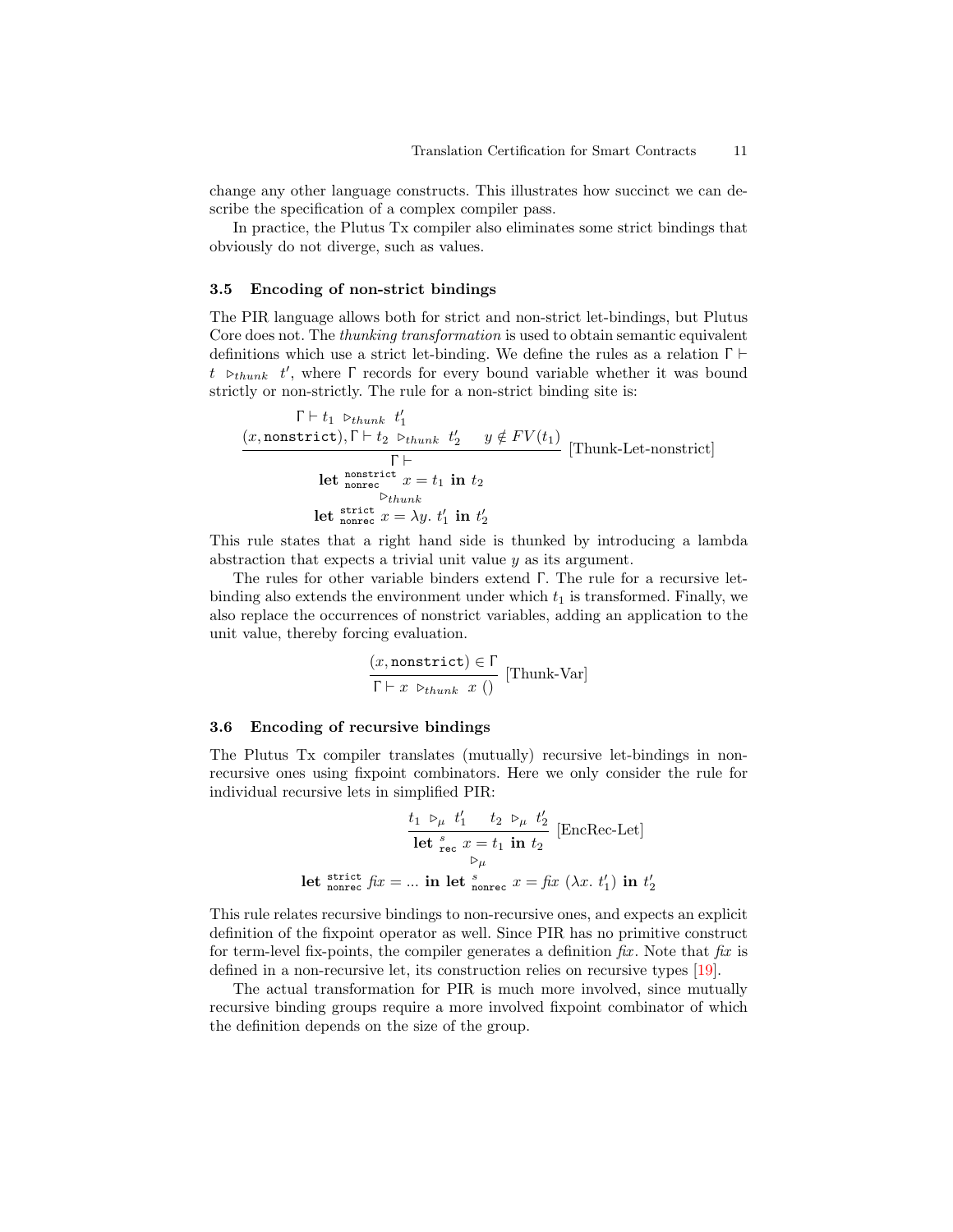### 3.7 Encoding of datatypes

Datatype definitions are encoded using lambda and type abstractions according to the Scott encoding [\[1\]](#page-15-2). To show the idea of the rather general  $\triangleright_{data}$  translation relation, we show a rule specialised to the Maybe datatype.

$$
t \rightarrow_{data} t'
$$
  
data *Maybe*  $\alpha = Just \alpha \mid Nothing \text{ with } maybe \text{ in } t$  [Scott-Maybe]  

$$
(\Delta Maybe.\lambda Just.\lambda Nothing.\lambda maybe. t') \uparrow_{Maybe} t_{Just} \uparrow_{Notbing} t_{maybe}
$$

The [Scott-Maybe] rule relates the datatype definition to a term that abstracts over the type Maybe, its constructors Just and Nothing and the matching function maybe, which are each lambda encoded. For the exact definitions of  $\tau_{Maybe}$ ,  $t_{Just}$ ,  $t_{Nothing}$  and  $t_{maybe}$  we refer to the general formalisation of PIR [\[19\]](#page-16-8).

#### 3.8 Encoding of non-recursive bindings

A non-recursive let-binding is simply compiled into a  $\beta$  redex:

$$
\frac{t_1 \bowtie_{\beta} t_1'}{\text{let }^{\text{strict}}_{\text{nonrec}} x = t_1 \text{ in } t_2 \bowtie_{\beta} (\lambda x. t_2') t_1'} \quad [\text{Redex-Let}]
$$

Note that at this point in the compiler pipeline, let  $_{\text{nonrec}}^{\text{strict}}$  is the only type of let-binding that can still occur.

### <span id="page-11-0"></span>4 Evaluation

In this section, we evaluate our approach to proof engineering for an independently developed, constantly evolving compiler under the application constraints imposed by smart contracts.

#### 4.1 Compilers and correctness

The standard approach to compiler correctness is *full compiler verification*: a proof that asserts that the compiler is correct as it demonstrates that, for any valid source program, the translation produces a semantically equivalent target program. Examples of this approach include the CompCert [\[21\]](#page-16-2) and CakeML [\[20\]](#page-16-10) projects, showing that (with significant effort) it is possible to verify a compiler end-to-end. To do so, the compiler is typically implemented in a language suitable for verification, such as the Coq proof assistant or the HOL theorem prover.

In contrast, the technique that we propose for the Plutus Tx compiler is based on translation validation [\[27\]](#page-17-1). Instead of asserting an entire compiler correct, translation validation establishes the correctness of individual compiler runs.

A statement of full compiler correctness is, of course, the stronger of the two statements. Translation validation may fail to assert the correctness of some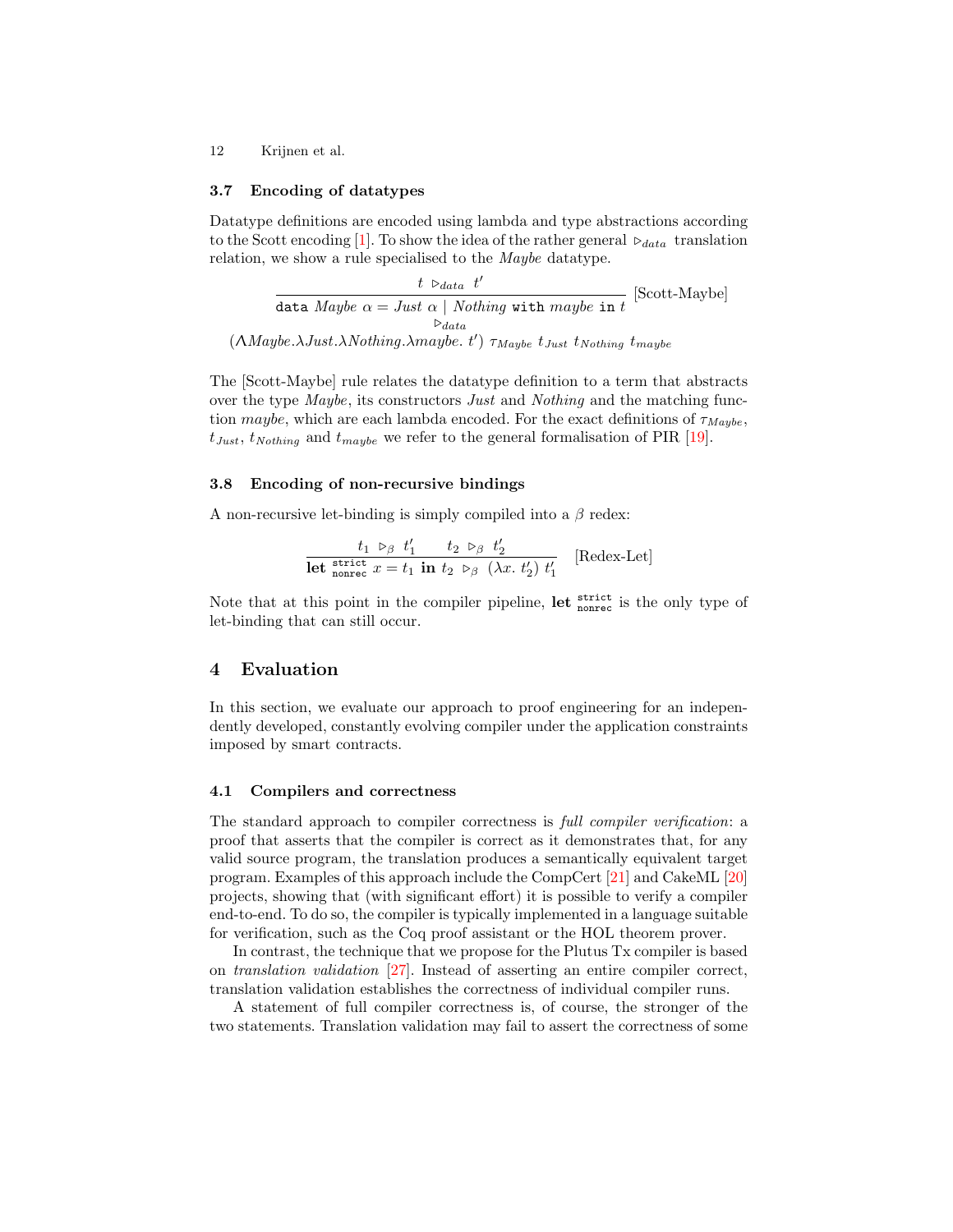compiler runs; either because the compiler did not produce correct code or because the translation certifier is incomplete. In exchange for being the weaker property, translation validation is potentially (1) less costly to realise, (2) easier to retrofit to an existing compiler, and (3) more robust in the face of changes to the compiler.

The idea of *proof-carrying code* [\[23\]](#page-17-2) is closely related to translation validation, shifting the focus to compiled programs, rather than the compiler itself. A program is distributed together with a proof of a property such as memory or type safety. Such a proof excludes certain classes of bugs and gives direct evidence to the users of such a program, who may independently check the proof before running it. Our certification effort, while related, differs in that we keep proof and program separate and in that we are interested in full semantic correctness and not just certain properties like memory and type safety.

### 4.2 Certificates and smart contracts

Smart contracts often manage significant amounts of financial and other assets. Before a user engages with such a contract, which has been committed to the blockchain as compiled code, they may want to inspect the source code to assert that it behaves as they expect. In order to be able to rely on that inspection, they need to know without doubt that (1) they are looking at the correct source code and (2) that the source code has been compiled correctly.

While a verified smart contract compiler addresses the second point, it doesn't help with the first. An infrastructure of *reproducible builds*, on the other hand, solves only the first point. The latter is the approach taken by Etherscan<sup>[5](#page-12-0)</sup>: to verify that a deployed Ethereum smart contract was the result of a compiler run, one provides the source code and build information such as the compiler version and optimisation settings.

In contrast, a *certifying compiler* [\[24\]](#page-17-3) that generates an independently verifiable certificate of correct translation, squarely addresses both points. By verifying a smart contract's translation certificate, a smart contract user can convince themselves that they are in possession of the matching source code and that this was correctly compiled to the code committed to the blockchain.

#### 4.3 Engineering considerations

Gradual verification. The certifier architecture outlined in this paper allows for a gradual approach to verification: during the development of the certification engine, each individual step in the process increases our overall confidence in the compiler's correctness, even if we have not yet completed the end-to-end semantic verification of the compiler pipeline.

By defining only the translation relations, we have an independent formal specification of the compiler's behaviour. This makes it easier to reason informally and to spot potential mistakes or problems with the implementation.

<span id="page-12-0"></span><sup>5</sup> <https://etherscan.io/verifyContract>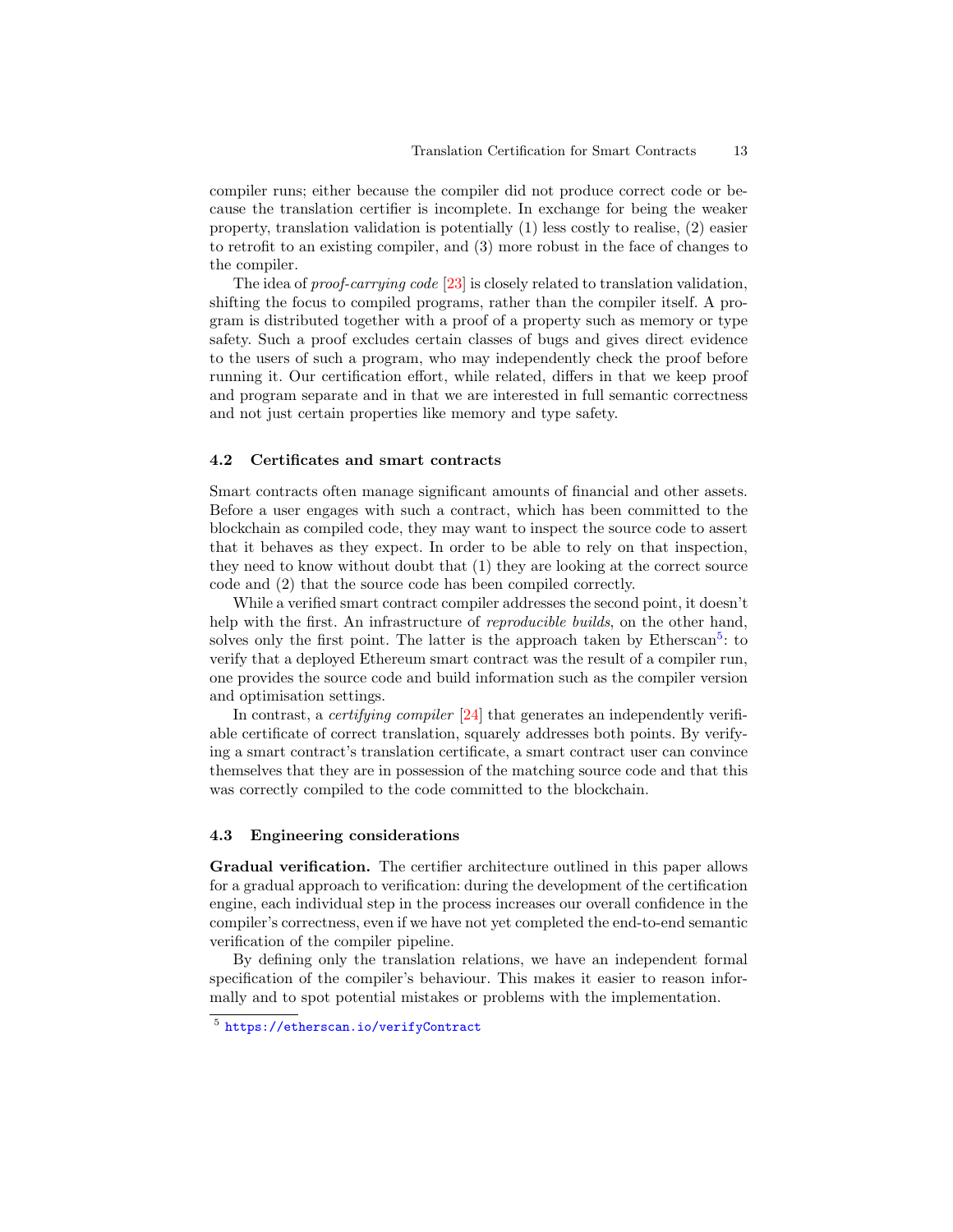Implementing the decision procedures for translation relations ties the implementation to the specification: we can show on a per-compilation basis that a pass is sound with respect to its specification as a translation relation. Furthermore, we can test and debug translation relations by automatically constructing evidence for various input programs.

Finally, by proving semantics preservation of a translation relation, we gain full confidence in the corresponding pass for compiler runs that abide by that translation relation.

Agility. The Plutus Tx compiler is developed independently of our certification effort. Moreover, it depends on large parts of a large code base — namely, that of the Glasgow Haskell Compiler (GHC). In addition, both GHC and the Plutus Tx-specific parts evolve on a constant basis; for example, to improve code optimisation or to fix bugs.

In that context, full verification appears an insurmountable task and a proof on the basis of the compiler source code would constantly have to adapt to the evolving compiler source. Hence, the architecture of our certification engine is based on a grey box approach, where the certifier matches the general outline (such as the phases of the compiler pipeline), but not all of the implementation details of the compiler. For example, our translation relation for the inliner admits any valid inlining. Improvements of the compiler heuristics to produce more efficient programs by being selective about what precisely to inline don't affect the inliner's translation relation, and hence, don't affect the certifier.

Trusted Computing Base (TCB). The fact that the Plutus Tx compiler is not implemented in a proof assistant, but in Haskell complicates direct compiler verification. It might be possible to use a tool like hs-to-coq [\[29\]](#page-17-4), which translates a subset of Haskell into Coq's Gallina and has been used for proving various properties about Haskell code [\[11\]](#page-16-11). However, given that those tools often only cover language subsets, it is not clear that they are applicable. More importantly, such an approach would increase the size of the trusted computing base (TCB), as the translation from Haskell into Coq's Gallina is not verified. Similarly, extraction-based approaches suffer from the same problem if the extraction itself is not verified, although there are projects like CertiCoq [\[3\]](#page-15-3) that try to address that issue.

In any case, our architecture has a small TCB. We directly relate the source and target programs, taking the compiler implementation out of the equation. Trusting a translation certificate comes down to trusting the Coq kernel that checks the proof, the theorem with its supporting definitions and soundness of the Plutus Core interpreter with respect to the formalised semantics. Of course, these components are part of the TCB of a verified compiler too. This aspect also motivated our choice of Coq over other languages such as Agda, due to its relatively small and mature kernel.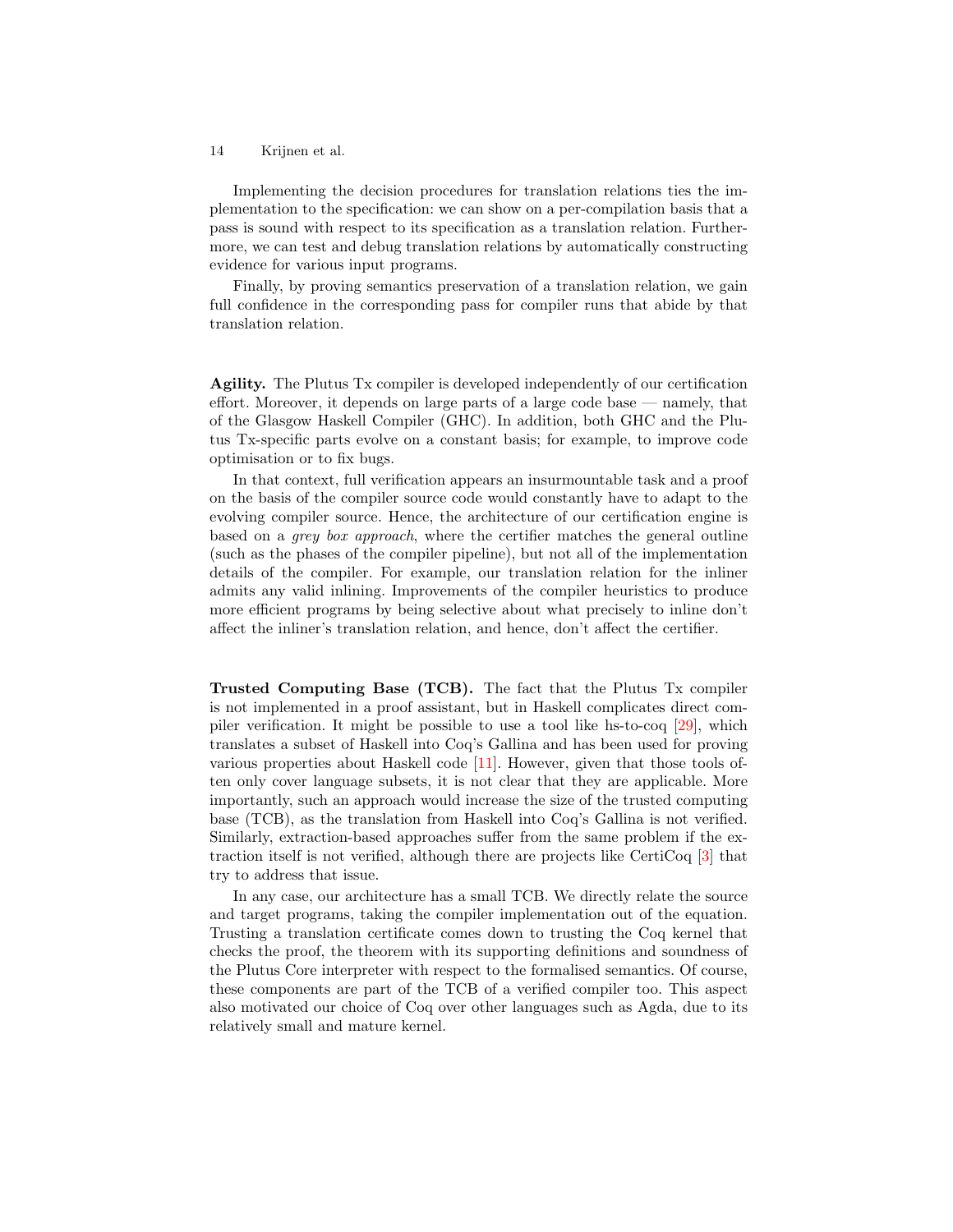### <span id="page-14-0"></span>5 Related Work

Ethereum was the first blockchain to popularise use of smart contracts, written in the Solidity programming language. Solidity is an imperative programming language that is compiled to EVM bytecode, which runs on a stack machine operating on persistent mutable state. The DAO vulnerability [\[12\]](#page-16-12) has underlined the importance of formal verification of smart contracts. Notably, a verification framework has been presented [\[10\]](#page-16-13) for reasoning about embedded Solidity programs in F\*. The work includes a decompiler to convert EVM bytecode, generated by a compiler, into Solidity programs in F\*. The authors propose that correctness of compilation can be shown by proving equivalence of the embedded source and (decompiled) target program using relational reasoning [\[7\]](#page-16-14). However, this would involve a manual proof effort on a per-program basis, and relies on the  $F^*$  semantics since the embeddings are shallow. Furthermore, components such as the decompiler are not formally verified, adding to the size of the TCB.

The translation validation technique has been used for the verification of a particular critical Ethereum smart contract [\[26\]](#page-17-0) using the K framework. The work demonstrates how translation validation can succesfully be applied to construct proofs about the low-level EVM bytecode by mostly reasoning on the (much more understandable) source code. The actual refinement proof is still constructed manually, however.

The Tezos blockchain also uses a stack-like language, called Michelson. The Mi-Cho-Coq framework [\[8\]](#page-16-15) formalises the language and supports reasoning with a weakest precondition logic. There is ongoing work for developing a certified compiler in Coq for the Albert intermediate language, intended as a target language for certified compilers of higher-level languages. This differs from our approach as it requires the compiler to be implemented in the proof assistant.

ConCert is a smart contract verification framework in Coq [\[4\]](#page-16-16). It enables formal reasoning about the source code of a smart contracts, defined in a different (functional) language. The programs are translated and shallowly embedded in Coq's Gallina. Interestingly, the translation is proven sound, in contrast with approaches such as hs-to-coq [\[29\]](#page-17-4), since it is implemented using Coq's metaprogramming and reasoning facility MetaCoq [\[28\]](#page-17-5).

The Cogent certifying compiler [\[25\]](#page-17-6) has shown that it is possible to use translation validation for lowering the cost of functional verification of low-level code: a program can be written and reasoned about in a high-level functional language, which is compiled down to C. The generated certificate then proves a refinement relation, capable of transporting the verification results to the corresponding C code. The situation is different from ours: the Cogent compiler goes through a range of languages with different semantic models and uses the forward-simulation technique as a consequence. In contrast, we are working with variations of lambda calculi that have similar semantics, allowing us to use logical relations and translation relations.

In their Coq framework [\[22\]](#page-16-17), Li and Appel use a similar technique for specifying compiler passes as inductive relations in Coq. Their tool reduces the effort of implementing program transformations and corresponding correctness proofs.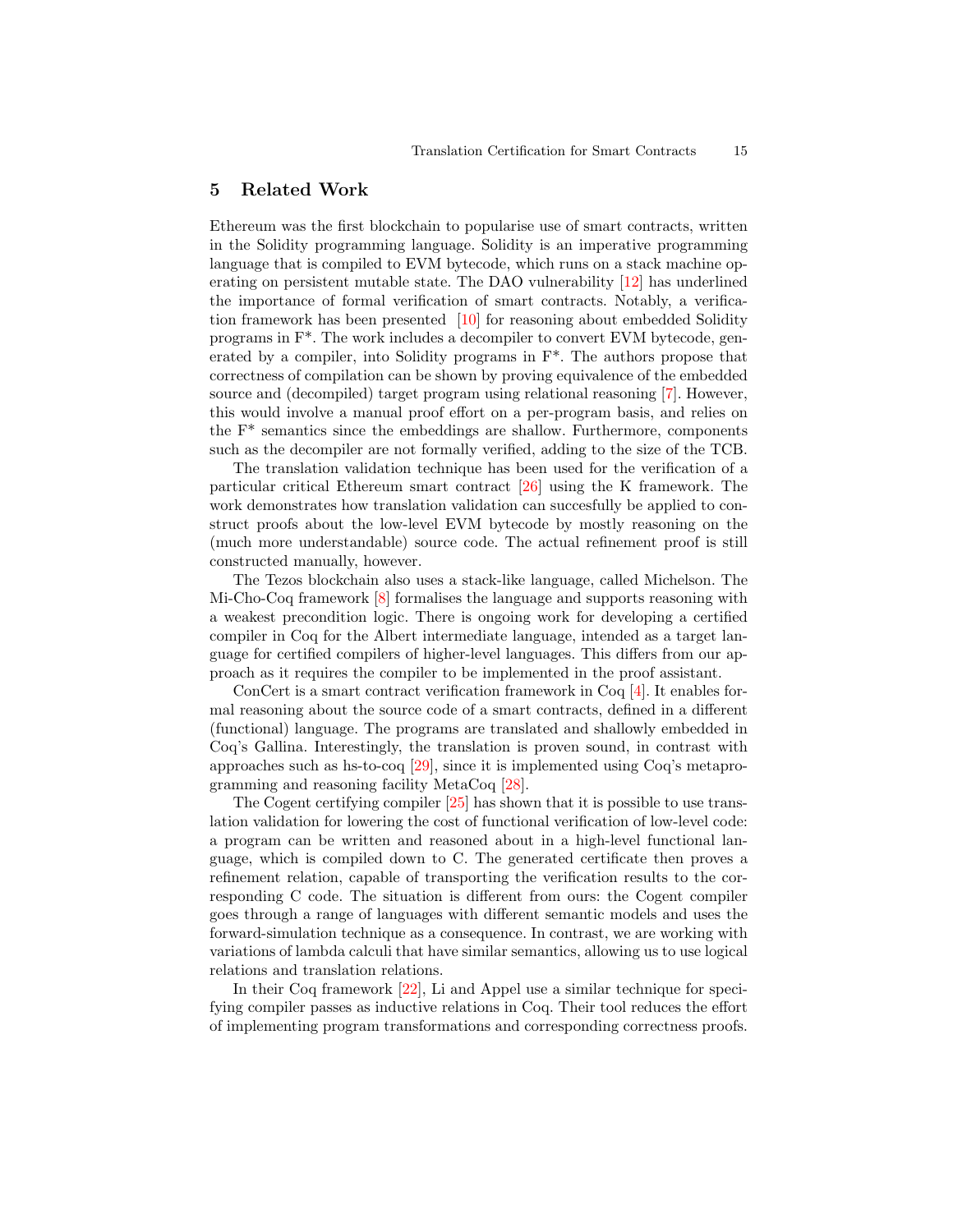The tool is able to generate large parts of an implementation together with a partial soundess proof with respect to those relations. The approach is used to implement parts of the CertiCoq backend.

# <span id="page-15-0"></span>6 Conclusions and further work

The Plutus Tx compiler translates a Haskell subset into Plutus Core. The compiler consists of three main parts: the first one reuses various stages of GHC to compile the Haskell subset to GHC Core — GHC's principal intermediate language. The second part translates GHC Core to PIR and the final part compiles PIR to Plutus Core. As Plutus Core is strict and doesn't directly support datatypes, these parts are quite complex. Moreover, they consist of a significant number of successive transformation steps.

In this paper, we focused on the certification effort covering the third part of that pipeline; specifically, the translation steps from PIR to Plutus Core. We developed translation relations for all passes described in Section [3,](#page-5-0) such that we can, for example, produce a proof relating the previously described timelock example in PIR to its final form in Plutus Core. For some of these passes, such as inlining, we have implemented a verified decision procedure, but most of the evidence is generated semi-automatically by using Coq tactics. We have not yet covered all transformations in their full generality; for example, we do not cover (mutually) recursive datatypes yet. We have also started the semantic verification of key passes of the translation $[14]$  and are investigating different ways to improve the efficiency of proof search for larger programs.

Our next steps comprise the following: (1) filling in the remaining gaps in translation relations (such as covering mutually recursive datatypes); (2) complete all decision procedures; (3) drive the semantic verification forward; and (4) develop techniques to further automate our approach and improve the efficiency of the certifier.

The first three steps pose a significant amount of work, but we do not expect major new conceptual questions or obstacles. This is different for Step (4), where we anticipate the need for further research work. This includes more compositional definitions of the translation relations, such that we can generate at least part of the decision procedures (semi-)automatically. Moreover, we already perceive efficiency to be a bottleneck and we plan to work on optimising the proof search. Finally, we plan to apply our approach to the first part of the Plutus Tx compiler (Haskell subset to GHC Core).

### References

- <span id="page-15-2"></span>1. Abadi, M., Cardelli, L., Plotkin, G.: Types for the Scott numerals (1993)
- <span id="page-15-1"></span>2. Ahmed, A.: Step-indexed syntactic logical relations for recursive and quantified types. In: European Symposium on Programming. pp. 69–83. Springer (2006)
- <span id="page-15-3"></span>3. Anand, A., Appel, A., Morrisett, G., Paraskevopoulou, Z., Pollack, R., Belanger, O.S., Sozeau, M., Weaver, M.: CertiCoq: A verified compiler for Coq. In: The third international workshop on Coq for programming languages (CoqPL) (2017)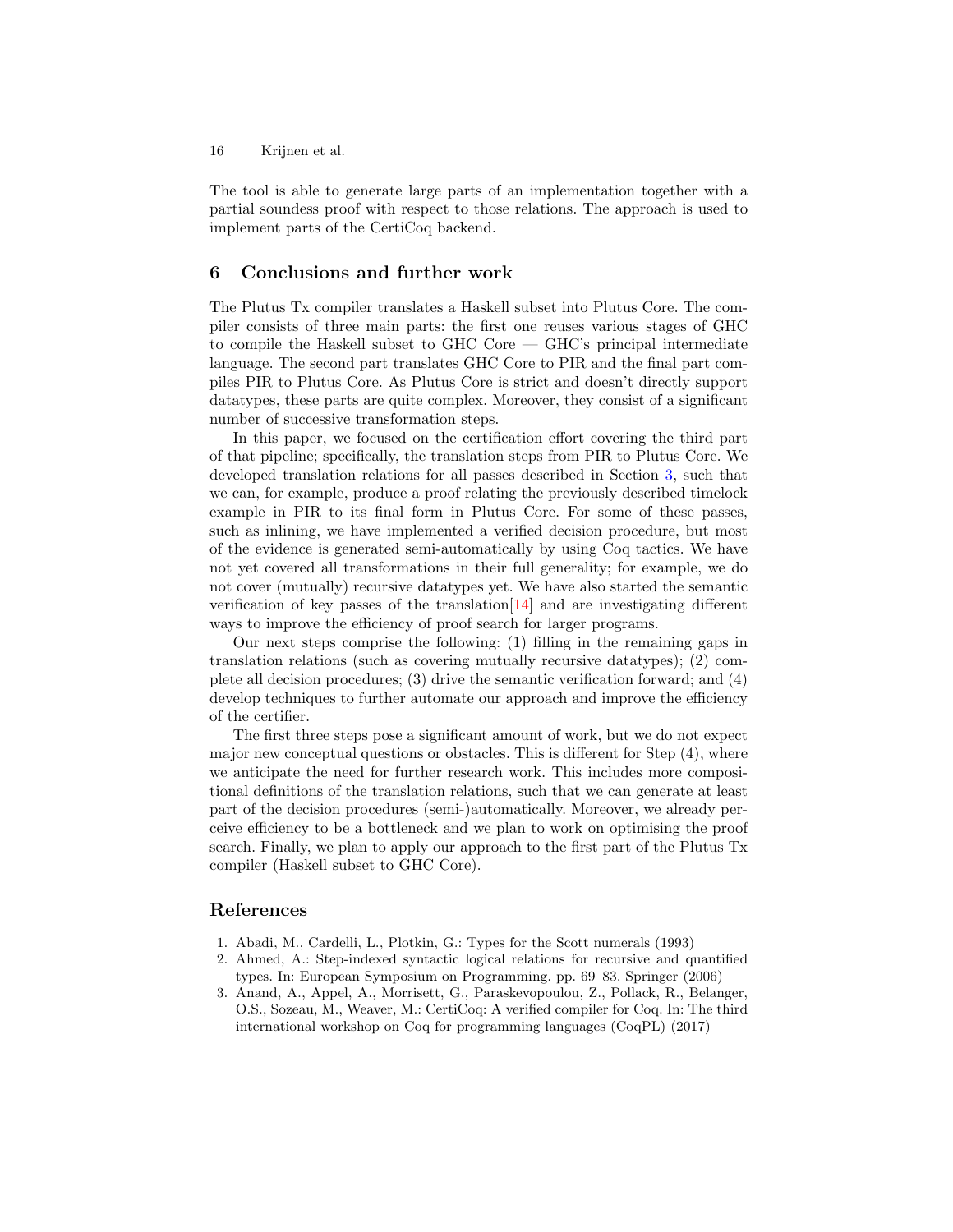- <span id="page-16-16"></span>4. Annenkov, D., Nielsen, J.B., Spitters, B.: ConCert: a smart contract certification framework in Coq. In: Proceedings of the 9th ACM SIGPLAN International Conference on Certified Programs and Proofs. pp. 215–228 (2020)
- <span id="page-16-0"></span>5. Atzei, N., Bartoletti, M., Cimoli, T.: A survey of attacks on Ethereum smart contracts (SoK). In: Principles of Security and Trust (POST 2017). LNCS, vol. 10204 (2017)
- <span id="page-16-3"></span>6. Barras, B., Boutin, S., Cornes, C., Courant, J., Filliatre, J.C., Gimenez, E., Herbelin, H., Huet, G., Munoz, C., Murthy, C., et al.: The Coq proof assistant reference manual: Version 6.1. Ph.D. thesis, Inria (1997)
- <span id="page-16-14"></span>7. Barthe, G., Fournet, C., Grégoire, B., Strub, P.Y., Swamy, N., Zanella-Béguelin, S.: Probabilistic relational verification for cryptographic implementations. ACM SIGPLAN Notices 49(1), 193–205 (2014)
- <span id="page-16-15"></span>8. Bernardo, B., Cauderlier, R., Hu, Z., Pesin, B., Tesson, J.: Mi-Cho-Coq, a framework for certifying Tezos smart contracts. In: International Symposium on Formal Methods. pp. 368–379. Springer (2019)
- <span id="page-16-4"></span>9. Bertot, Y., Castéran, P.: Interactive theorem proving and program development: Coq'Art: the calculus of inductive constructions. Springer Science & Business Media (2013)
- <span id="page-16-13"></span>10. Bhargavan, K., Delignat-Lavaud, A., Fournet, C., Gollamudi, A., Gonthier, G., Kobeissi, N., Kulatova, N., Rastogi, A., Sibut-Pinote, T., Swamy, N., et al.: Formal verification of smart contracts: Short paper. In: Proceedings of the 2016 ACM workshop on programming languages and analysis for security. pp. 91–96 (2016)
- <span id="page-16-11"></span>11. Breitner, J., Spector-Zabusky, A., Li, Y., Rizkallah, C., Wiegley, J., Weirich, S.: Ready, set, verify! applying hs-to-coq to real-world Haskell code (experience report). Proceedings of the ACM on Programming Languages 2(ICFP), 1–16 (2018)
- <span id="page-16-12"></span>12. Buterin, V.: CRITICAL UPDATE Re: DAO Vulnerability. [https:](https://blog.ethereum.org/2016/06/17/critical-update-re-dao-vulnerability/) [//blog.ethereum.org/2016/06/17/critical-update-re-dao-vulnerability/](https://blog.ethereum.org/2016/06/17/critical-update-re-dao-vulnerability/) (2016), retrieved December 10, 2021
- <span id="page-16-6"></span>13. Chapman, J., Kireev, R., Nester, C., Wadler, P.: System F in Agda, for fun and profit. In: Mathematics of Program Construction (MPC 2019). LNCS, vol. 11825 (2019)
- <span id="page-16-18"></span>14. Dral, J.: Verified Compiler Optimisations. Master's thesis, Utrecht University (2022)
- <span id="page-16-7"></span>15. GHC Team: GHC 9.0 User Manual. [https://downloads.haskell.org/~ghc/9.0.](https://downloads.haskell.org/~ghc/9.0.1/docs/html/users_guide/extending_ghc.html) [1/docs/html/users\\_guide/extending\\_ghc.html](https://downloads.haskell.org/~ghc/9.0.1/docs/html/users_guide/extending_ghc.html)
- <span id="page-16-9"></span>16. Giegerich, R., Möncke, U.: Invariance of approximative semantics with respect to program transformations. In: GI—11. Jahrestagung, pp. 1–10. Springer (1981)
- <span id="page-16-5"></span>17. Gonthier, G., Le, R.S.: An Ssreflect Tutorial. Ph.D. thesis, INRIA (2009)
- <span id="page-16-1"></span>18. IOHK: The Plutus Platform and Marlowe 1.0.0 documentation. [https://plutus.](https://plutus.readthedocs.io/en/latest/plutus/tutorials/plutus-tx.html) [readthedocs.io/en/latest/plutus/tutorials/plutus-tx.html](https://plutus.readthedocs.io/en/latest/plutus/tutorials/plutus-tx.html)
- <span id="page-16-8"></span>19. Jones, M.P., Gkoumas, V., Kireev, R., MacKenzie, K., Nester, C., Wadler, P.: Unraveling recursion: compiling an IR with recursion to System F. In: International Conference on Mathematics of Program Construction. pp. 414–443. Springer (2019)
- <span id="page-16-10"></span>20. Kumar, R., Myreen, M.O., Norrish, M., Owens, S.: CakeML: a verified implementation of ML. ACM SIGPLAN Notices 49(1), 179–191 (2014)
- <span id="page-16-2"></span>21. Leroy, X., Blazy, S., Kästner, D., Schommer, B., Pister, M., Ferdinand, C.: CompCert—a formally verified optimizing compiler. In: ERTS 2016: Embedded Real Time Software and Systems, 8th European Congress (2016)
- <span id="page-16-17"></span>22. Li, J.M., Appel, A.W.: Deriving efficient program transformations from rewrite rules. Proceedings of the ACM on Programming Languages 5(ICFP), 1–29 (2021)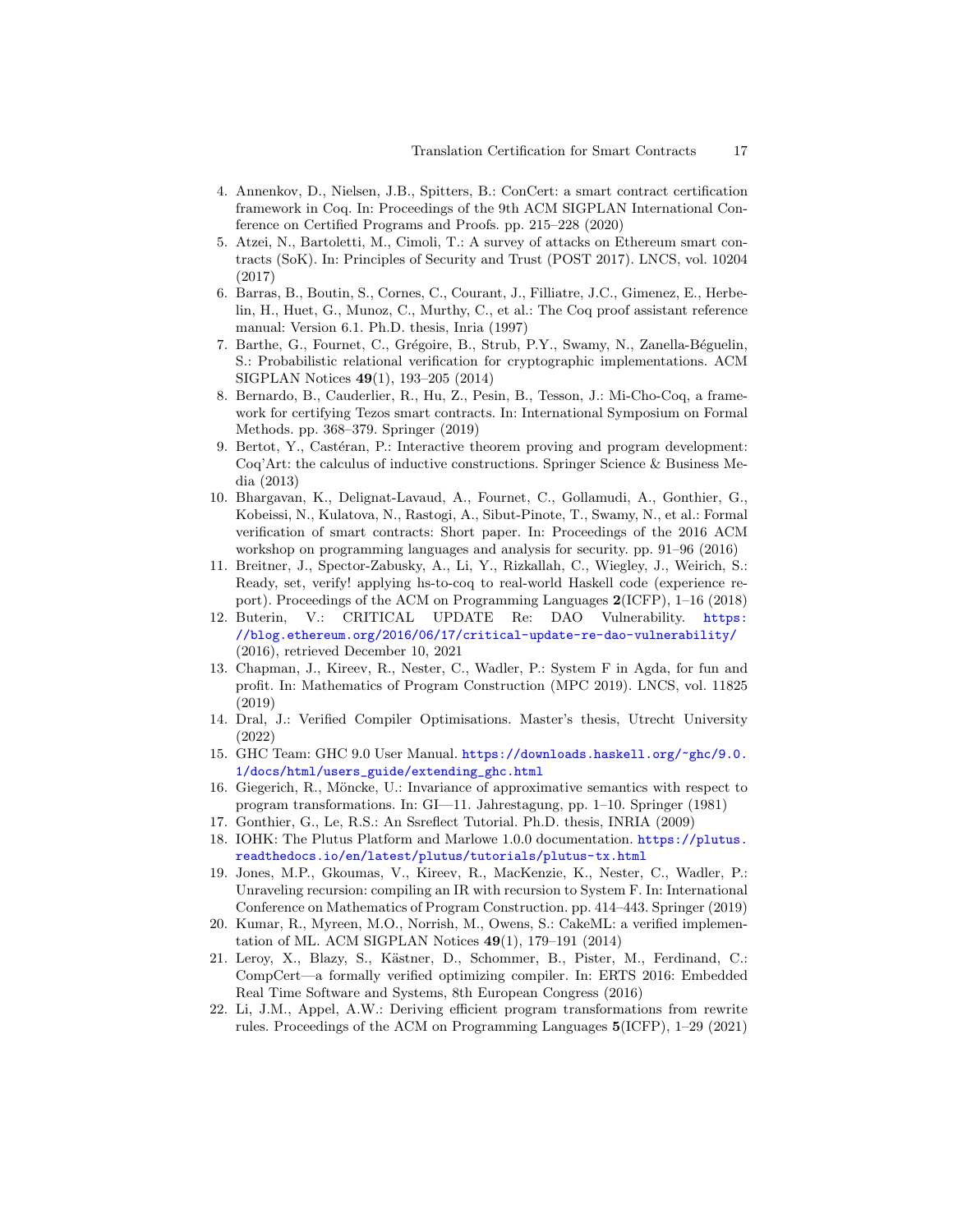- 18 Krijnen et al.
- <span id="page-17-2"></span>23. Necula, G.C.: Proof-carrying code. In: Proceedings of the 24th ACM SIGPLAN-SIGACT symposium on Principles of programming languages. pp. 106–119 (1997)
- <span id="page-17-3"></span>24. Necula, G.C., Lee, P.: The design and implementation of a certifying compiler. SIGPLAN Not. 39(4), 612–625 (Apr 2004)
- <span id="page-17-6"></span>25. O'Connor, L., Chen, Z., Rizkallah, C., Jackson, V., Amani, S., Klein, G., Murray, T., Sewell, T., Keller, G.: Cogent: uniqueness types and certifying compilation. Journal of Functional Programming 31 (2021)
- <span id="page-17-0"></span>26. Park, D., Zhang, Y., Rosu, G.: End-to-end formal verification of Ethereum 2.0 deposit smart contract. In: Computer Aided Verification (CAV 2020). LNCS, vol. 12224 (2020)
- <span id="page-17-1"></span>27. Pnueli, A., Siegel, M., Singerman, E.: Translation validation. In: International Conference on Tools and Algorithms for the Construction and Analysis of Systems. pp. 151–166. Springer (1998)
- <span id="page-17-5"></span>28. Sozeau, M., Anand, A., Boulier, S., Cohen, C., Forster, Y., Kunze, F., Malecha, G., Tabareau, N., Winterhalter, T.: The MetaCoq project. Journal of Automated Reasoning (2020)
- <span id="page-17-4"></span>29. Spector-Zabusky, A., Breitner, J., Rizkallah, C., Weirich, S.: Total Haskell is reasonable Coq. In: Proceedings of the 7th ACM SIGPLAN International Conference on Certified Programs and Proofs. pp. 14–27 (2018)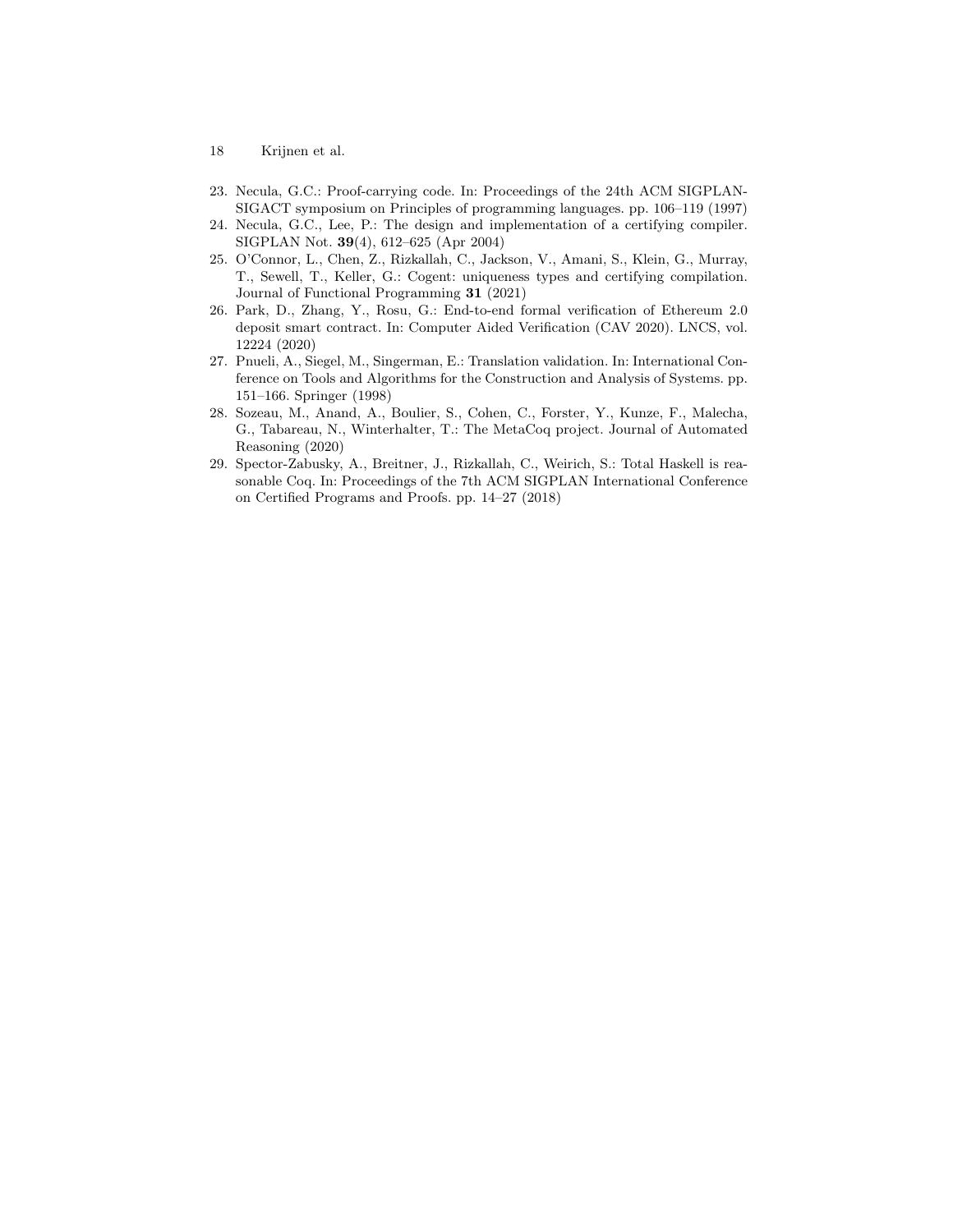### <span id="page-18-0"></span>A Compiler dumps for the timelock program

In this appendix we show step-by-step how the timelock example in section [3](#page-5-0) is transformed by the passes in the Plutus Tx compiler. These programs were obtained by running the Plutus Tx compiler on the Haskell source code program, after modifying the pretty-printer to output a bit more compact presentation. We ocassionally omit some sub-terms to improve readability (indicated as ...).

### A.1 Original PIR Term

The Plutus Tx compiler converts the GHC Core program into the following PIR program. Note that variables in PIR are represented as pairs of names and unique integers. The name is only maintained for readability, whereas the integers are used for actual program transformations. We pretty-print the integer in subscript after the name.

The conversion includes definitions for all the built-in types and functions that may be used in PIR program, since the program has to be self-contained. Starting from line 34 we can recognise the timelock example. Note that Haskell's lazy case expression has been translated to a call to EndDate\_match, where the case branches have been "thunked" by abstracting over a unit value. This thunking prevents the (strict) function application of EndDate\_match from evaluating all the branches.

```
1 let nonrec type ByteString_0 = ... in
 2 let nonrec data Bool_{11} = True_{13} : ... | False_{14} : ... with Bool\_match_{12} in
3 let nonrec strict verifySignature_{57} = ... in
4 let nonrec type String<sub>2</sub> = \dots in
 5 let nonrec data Unit<sub>60</sub> = Unit<sub>62</sub> : ... with Unit_match<sub>61</sub> in
6 let nonrec strict trace<sub>70</sub> = ... in
 7 let nonrec type Integer<sub>1</sub> = ... in
s let nonrec strict takeByteString5 = ... in
9 let nonrec strict subtractInteger<sub>27</sub> = ... in
10 let nonrec strict sha3_{-8} = ... in
11 let nonrec strict sha2_7 = ... in
12 let nonrec strict remainderInteger_{32} = ... in
13 let nonrec strict quotientInteger_{31} = ... in
14 let nonrec strict multiplyInteger<sub>28</sub> = \dots in
15 let nonrec strict modInteger<sub>30</sub> = ... in
16 let nonrec strict lessThanInteger<sub>44</sub> = ... in
17 let nonrec strict lessThanEqInteger<sub>48</sub> = ... in
18 let nonrec strict lessThanByteString<sub>20</sub> = ... in
19 let nonrec strict greaterThanInteger<sub>36</sub> = ... in
20 let nonrec strict greaterThanEqInteger<sub>40</sub> = ... in
21 let nonrec strict greaterThanByteString<sub>24</sub> = ... in
22 let nonrec strict error64 = ... in
23 let nonrec strict equalsInteger_{52} = ... in
24 let nonrec strict equalsByteString<sub>16</sub> = ... in
25 let nonrec strict emptyString66 = ... in
```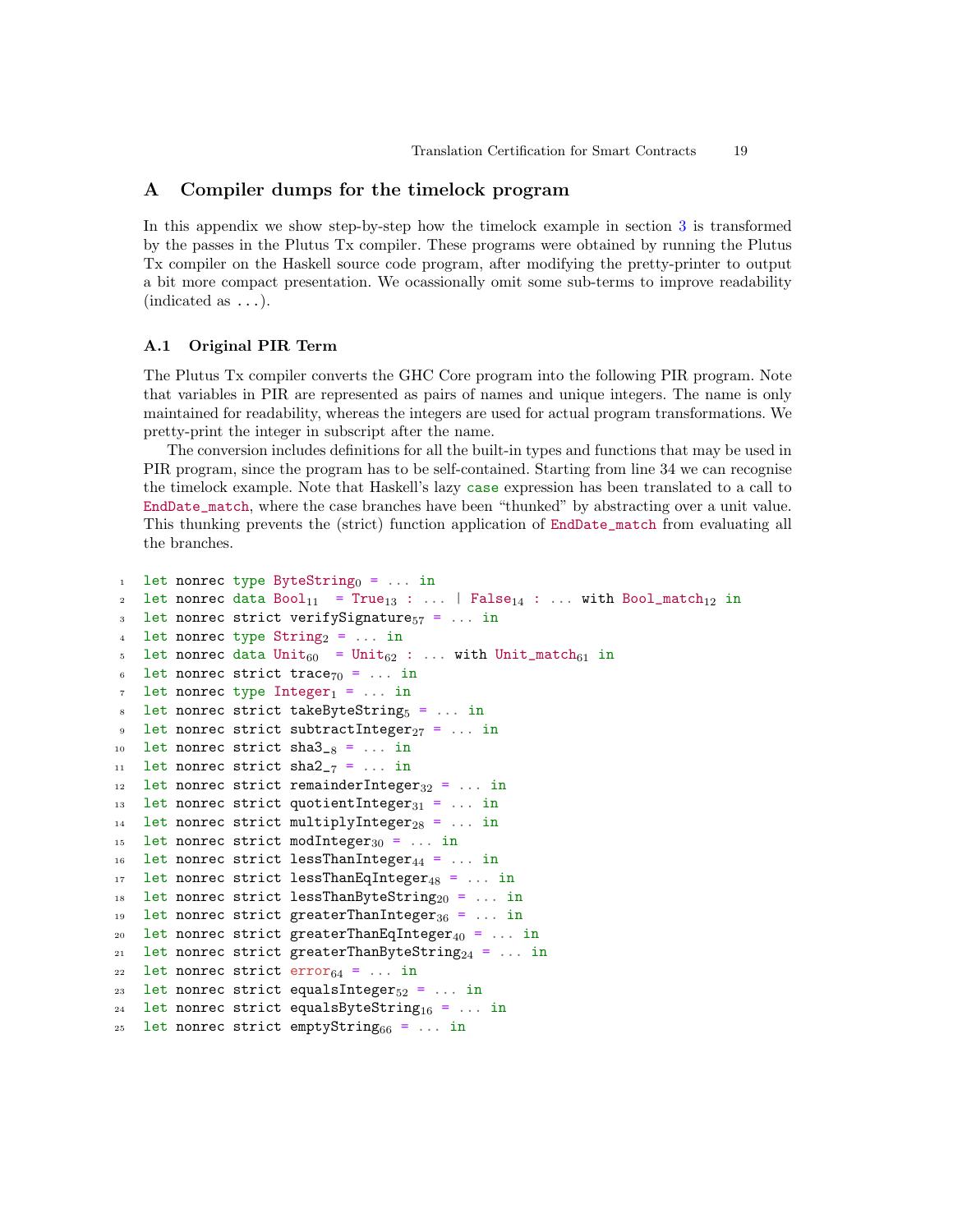```
20 Krijnen et al.
26 let nonrec strict emptyByteString<sub>25</sub> = \dots in
27 let nonrec strict dropByteString6 = ... in
28 let nonrec strict divideInteger_{29} = ... in
29 let nonrec strict concatenate<sub>4</sub> = \dots in
30 let nonrec type Char<sub>3</sub> = ... in
31 let nonrec strict charToString67 = ... in
32 let nonrec strict appendString65 = ... in
33 let nonrec strict addInteger<sub>26</sub> = ... in
34 let nonrec data EndDate<sub>71</sub> = Fixed<sub>73</sub> : ... | Never<sub>74</sub> : ... with EndDate_match<sub>72</sub> in
35 \lambdads<sub>75</sub> : EndDate<sub>71</sub> .
36 \lambdads<sub>76</sub> : Integer.
37 let nonrec nonstrict inlineMe<sub>77</sub> = False in
38 let nonrec nonstrict wild_{78} = ... in
39 (((EndDate_match<sub>72</sub> ds<sub>75</sub> { Unit<sub>60</sub> -> Bool<sub>11</sub> }) (\lambdan<sub>79</sub> : Integer .
40 \lambdathunk<sub>84</sub> : Unit<sub>60</sub>.
41 (lessThanEqInteger<sub>48</sub> (let nonrec nonstrict floatMe<sub>83</sub> = ... in
floatMe_{83}) ds<sub>76</sub>)) (\lambdathunk<sub>85</sub> : Unit<sub>60</sub>.
43 inlineMe<sub>77</sub>)) Unit<sub>62</sub>
```
### A.2 Renaming

The first pass does a global renaming to ensure each variable is in fact globally unique. Note that the integers of all bound variables are indeed renamed compared to the previous version of the program.

```
1 let nonrec type ByteString86 = ... in
2 let nonrec data Bool<sub>87</sub> = True<sub>88</sub> : ... | False<sub>89</sub> : ... with Bool_match<sub>90</sub> in
3 let nonrec strict verifySignature91 = ... in
4 let nonrec type String96 = ... in
 5 let nonrec data Unit<sub>97</sub> = Unit<sub>98</sub> : ... with Unit_match<sub>99</sub> in
6 let nonrec strict trace<sub>100</sub> = ... in
   let nonrec type Integer_{103} = ... in
   1et nonrec strict takeByteString_{104} = ... in
9 let nonrec strict subtractInteger_{105} = ... in
10 let nonrec strict sha3_{-106} = ... in
11 let nonrec strict sha2_{-107} = ... in
12 let nonrec strict remainderInteger_{108} = ... in
13 let nonrec strict quotientInteger<sub>109</sub> = ... in
14 let nonrec strict multiplyInteger_{110} = ... in
15 let nonrec strict modInteger_{111} = ... in
16 let nonrec strict lessThanInteger<sub>112</sub> = ... in
17 let nonrec strict lessThanEqInteger116 = ... in
18 let nonrec strict lessThanByteString_{120} = ... in
19 let nonrec strict greaterThanInteger<sub>124</sub> = ... in
20 let nonrec strict greaterThanEqInteger_{128} = ... in
21 let nonrec strict greaterThanByteString_{132} = ... in
```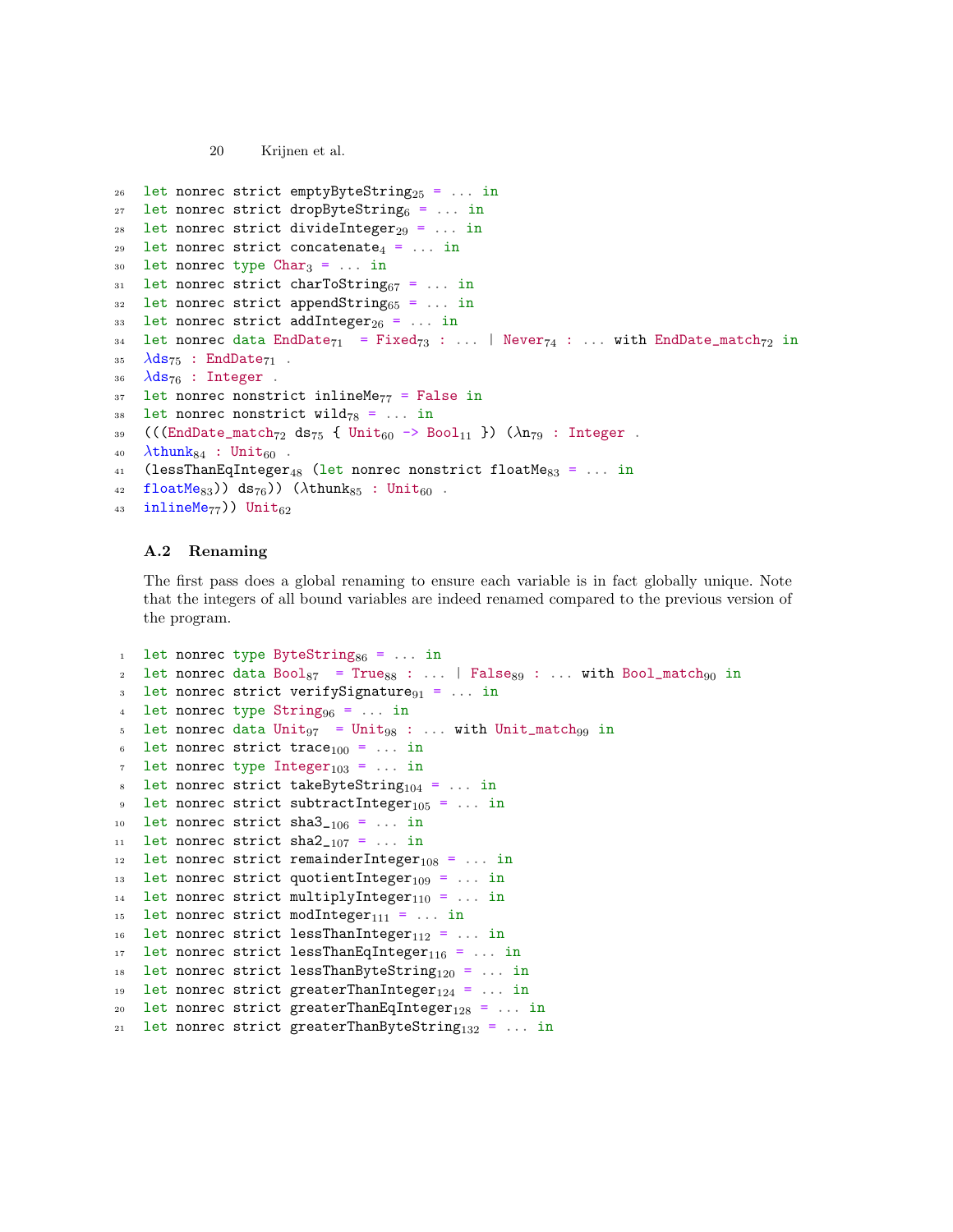```
22 let nonrec strict error_{136} = ... in
23 let nonrec strict equalsInteger<sub>140</sub> = ... in
24 let nonrec strict equalsByteString<sub>144</sub> = ... in
25 let nonrec strict emptyString_{148} = ... in
26 let nonrec strict emptyByteString<sub>149</sub> = ... in
27 let nonrec strict dropByteString<sub>150</sub> = ... in
28 let nonrec strict divideInteger<sub>151</sub> = ... in
29 let nonrec strict concatenate<sub>152</sub> = \dots in
30 let nonrec type Char<sub>153</sub> = ... in
31 let nonrec strict charToString<sub>154</sub> = ... in
32 let nonrec strict appendString<sub>155</sub> = ... in
33 let nonrec strict addInteger_{156} = ... in
34 let nonrec data EndDate<sub>157</sub> = Fixed<sub>158</sub> : ... | Never<sub>159</sub> : ... with EndDate_match<sub>160</sub> in
35 \lambdads<sub>161</sub> : EndDate<sub>157</sub>.
36 \lambdads<sub>162</sub> : Integer.
37 let nonrec nonstrict inlineMe<sub>163</sub> = False in
38 let nonrec nonstrict wild_{164} = ... in
39 (((EndDate_match<sub>160</sub> ds<sub>161</sub> { Unit<sub>97</sub> -> Bool<sub>87</sub> }) (\lambdan<sub>165</sub> : Integer .
40 \lambdathunk<sub>166</sub> : Unit<sub>97</sub>.
41 (lessThanEqInteger<sub>116</sub> (let nonrec nonstrict floatMe<sub>167</sub> = ... in
_{42} floatMe<sub>167</sub>)) ds<sub>162</sub>)) (\lambdathunk<sub>171</sub> : Unit<sub>97</sub>.
43 inlineMe<sub>163</sub>) Unit<sub>98</sub>
```
### <span id="page-20-0"></span>A.3 Dead Code Elimination

In this pass, the compiler cleans up the unused definitions that were present after the GHC core translation.

```
1 let nonrec data Bool<sub>1</sub> = True<sub>2</sub> : ... | False<sub>3</sub> : ... with Bool_match<sub>4</sub> in
2 let nonrec data Unit<sub>11</sub> = Unit<sub>12</sub> : ... with Unit_match<sub>13</sub> in
3 let nonrec strict lessThanEqInteger_{30} = ... in
4 let nonrec strict greaterThanEqInteger<sub>42</sub> = ... in
5 let nonrec data EndDate<sub>71</sub> = Fixed<sub>72</sub> : ... | Never<sub>73</sub> : ... with EndDate_match<sub>74</sub> in
6 - \lambda ds_{75} : EndDate<sub>71</sub>.
7 \text{~} \text{Ads}_{76} : Integer .
s let nonrec nonstrict inlineMe<sub>77</sub> = False in
9 (((EndDate_match<sub>74</sub> ds<sub>75</sub> { Unit<sub>11</sub> -> Bool<sub>1</sub> }) (\lambdan<sub>79</sub> : Integer .
10 \lambdathunk<sub>80</sub> : Unit<sub>11</sub> .
11 (lessThanEqInteger<sub>30</sub> (let nonrec nonstrict floatMe<sub>81</sub> = ... in
12 floatMe_{81}) ds<sub>76</sub>)) (\lambdathunk<sub>85</sub> : Unit<sub>11</sub>.
13 inlineMe<sub>77</sub>)) Unit<sub>12</sub>
```
## A.4 Inlining

The compiler performs an inlining pass and decides to inline the let-bound definition inlineMe on line 8 in Section [A.3.](#page-20-0) This results in the following program, where the let-binding has been eliminated and the inlined definition (False) can be seen on line 12.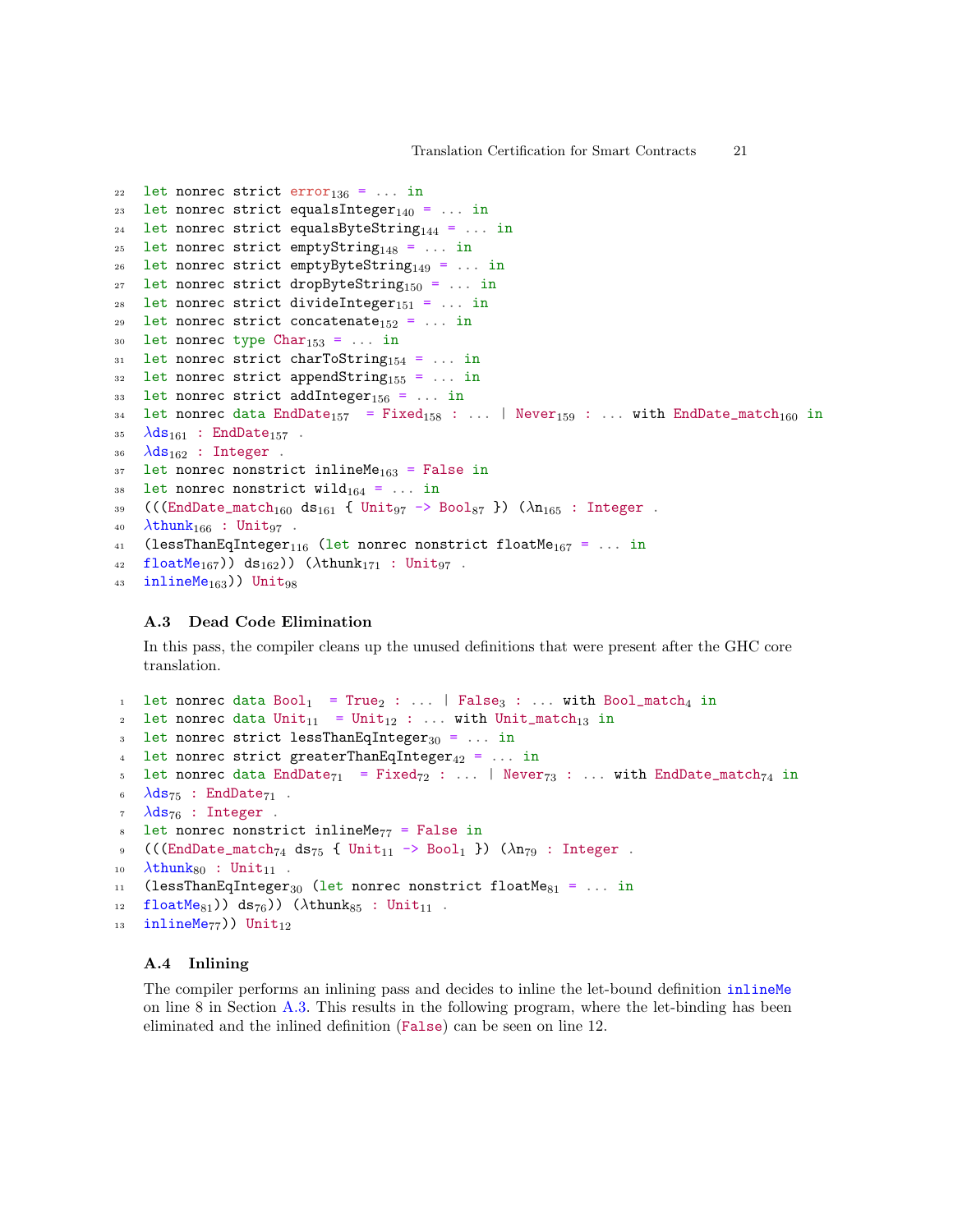```
1 let nonrec data Bool_1 = True_2 : ... | False<sub>3</sub> : ... with Bool_match<sub>4</sub> in
2 let nonrec data Unit<sub>11</sub> = Unit<sub>12</sub> : ... with Unit_match<sub>13</sub> in
3 let nonrec strict lessThanEqInteger_{30} = ... in
4 let nonrec strict greaterThanEqInteger_{42} = ... in
 5 let nonrec data EndDate<sub>71</sub> = Fixed<sub>72</sub> : ... | Never<sub>73</sub> : ... with EndDate_match<sub>74</sub> in
6 \lambdads<sub>75</sub> : EndDate<sub>71</sub> .
7 \text{ } \lambdads_{76} : Integer .
8 (((EndDate_match<sub>74</sub> ds<sub>75</sub> { Unit<sub>11</sub> -> Bool<sub>1</sub> }) (\lambdan<sub>79</sub> : Integer .
9 \lambdathunk_{80} : Unit<sub>11</sub>.
10 (lessThanEqInteger<sub>30</sub> (let nonrec nonstrict floatMe<sub>81</sub> = ... in
11 floatMe_{81}) ds<sub>76</sub>)) (\lambdathunk<sub>85</sub> : Unit<sub>11</sub>.
12 False<sub>3</sub>)) Unit<sub>12</sub>
```
### A.5 Thunking recursive definitions

The next pass thunks recursive term bindings (similar to the encoding of non-strict let bindings in Section [A.7\)](#page-22-0), to make sure that they are of a function type and work well with the fixpoint combinator that is introduced in a later pass (Section [A.9\)](#page-23-0). Since this program does not include any recursive term bindings, the result is unchanged.

### A.6 Let-floating

Next, the Plutus Tx compiler decides to float a let-bound definition. In this run, the float Me definition is moved outside of the first argument of lessThanEqInteger, as can be seen on line 10. Additionally, this pass performs merging of adjacent let definitions into a single let with a group of bindings, printed on line 1. We did not mention this transformation in Section [3.3,](#page-9-0) since simplified PIR has no binding groups. The order of these definitions has also changed, but this is fine as long as no dependencies are broken. We use a translation relation that is reminiscent of the one in Sectionsub:let-float, but for bindings only.

```
1 let nonrec data Bool_1 = True_2 : ... | False<sub>3</sub> : ... with Bool_match<sub>4</sub>;
2 strict greaterThanEqInteger<sub>42</sub> = \dots;
3 data Unit_{11} = Unit_{12} : ... with Unit\_match_{13};4 data EndDate<sub>71</sub> = Fixed<sub>72</sub> : ... | Never<sub>73</sub> : ... with EndDate_match<sub>74</sub>;
5 strict lessThanEqInteger<sub>30</sub> = ... in
6 \lambdads<sub>75</sub> : EndDate<sub>71</sub> .
7 \text{~} \text{Ads}_{76} : Integer .
8 (((EndDate_match<sub>74</sub> ds<sub>75</sub> { Unit<sub>11</sub> -> Bool<sub>1</sub> }) (\lambdan<sub>79</sub> : Integer .
9 \lambdathunk_{80} : Unit<sub>11</sub>.
10 let nonrec nonstrict floatMe<sub>81</sub> = ... in
11 (lessThanEqInteger<sub>30</sub> floatMe<sub>81</sub>) ds<sub>76</sub>)) (\lambdathunk<sub>85</sub> : Unit<sub>11</sub>.
12 False<sub>3</sub>)) Unit<sub>12</sub>
```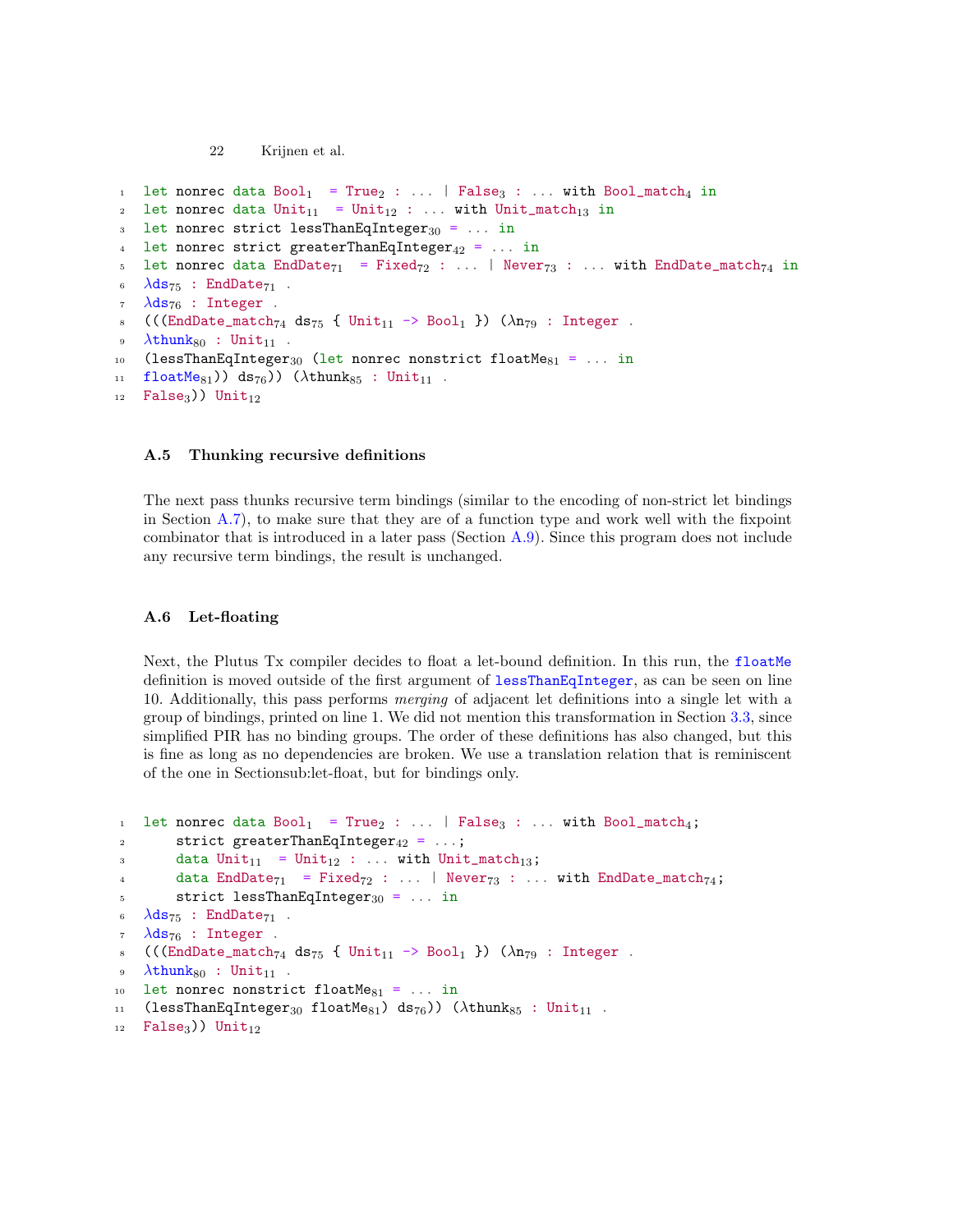#### <span id="page-22-0"></span>A.7 Encoding of non-strict let bindings

The non-strict binding on line 10 is transformed in a strict binding by thunking. From the type we can see that the Plutus Tx compiler actually abstracts over the Scott-encoded version of a unit value. The occurrence is applied to a unit value on line 11.

```
1 let nonrec data Bool_1 = True_2 : ... | False<sub>3</sub> : ... with Bool_match<sub>4</sub>;
2 strict greaterThanEqInteger<sub>42</sub> = \dots;
 3 data Unit_{11} = Unit_{12} : ... with Unit\_match_{13};4 data EndDate<sub>71</sub> = Fixed<sub>72</sub> : ... | Never<sub>73</sub> : ... with EndDate_match<sub>74</sub>;
5 strict lessThanEqInteger<sub>30</sub> = ... in
6 \lambdads<sub>75</sub> : EndDate<sub>71</sub> .
7 \lambda ds_{76} : Integer.
8 (((EndDate_match<sub>74</sub> ds<sub>75</sub> { Unit<sub>11</sub> -> Bool<sub>1</sub> }) (\lambdan<sub>79</sub> : Integer .
9 \lambdathunk_{80} : Unit<sub>11</sub>.
10 let nonrec strict floatMe<sub>81</sub> = \lambda \arg_{207} : \forall a_0 : *.a<sub>0</sub> -> a<sub>0</sub> . ... in
11 (lessThanEqInteger<sub>30</sub> (floatMe<sub>81</sub> (\Lambdaa<sub>0</sub> : *.
12 \quad \lambda x_1 : a_0 .
(x_1, x_1))) ds<sub>76</sub>)) (\lambdathunk<sub>85</sub> : Unit<sub>11</sub>.
14 False<sub>3</sub>)) Unit<sub>12</sub>
```
# <span id="page-22-1"></span>A.8 Encoding of datatypes

Next, the three datatype definitions are Scott encoded. For example, the Bool datatype with its constructors and matching function are bound on line 1 to 4, and the corresponding definitions are found as arguments on line 40 for Bool, line 41-44 for True, line 45-48 for False and line 49-50 for Bool\_match.

```
1 (((\triangle A \text{Bool}_1 : *.
 2 \lambdaTrue<sub>2</sub> : Bool<sub>1</sub> .
\lambdaFalse<sub>3</sub> : Bool<sub>1</sub>.
 4 \lambdaBool_match<sub>4</sub> : Bool<sub>1</sub> -> (\forall a_{221} : *a_{221} \rightarrow (a_{221} \rightarrow a_{221})).
 5 let nonrec strict greaterThanEqInteger<sub>42</sub> = ... in
6 ((\text{AUnit}_{11} : *).\tau \lambdaUnit<sub>12</sub> : Unit<sub>11</sub> .
     \lambdaUnit_match<sub>13</sub> : Unit<sub>11</sub> -> (\foralla<sub>217</sub> : *.a<sub>217</sub> -> a<sub>217</sub>).
9 ((\LambdaEndDate<sub>71</sub> : *.
10 \lambdaFixed<sub>72</sub> : Integer -> EndDate<sub>71</sub> .
11 \lambdaNever<sub>73</sub> : EndDate<sub>71</sub> .
12 \lambdaEndDate_match<sub>74</sub> : EndDate<sub>71</sub> -> (\forall a_{208} : *. (Integer -> a<sub>208</sub>) -> (a<sub>208</sub> -> a<sub>208</sub>)).
13 let nonrec strict lessThanEqInteger_{30} = ... in
14 \lambdads<sub>75</sub> : EndDate<sub>71</sub> .
15 \lambdads<sub>76</sub> : Integer.
16 (((EndDate_match<sub>74</sub> ds<sub>75</sub> { Unit<sub>11</sub> -> Bool<sub>1</sub> }) (\lambdan<sub>79</sub> : Integer .
17 \lambdathunk<sub>80</sub> : Unit<sub>11</sub>.
18 let nonrec strict floatMe_{81} = ... in
```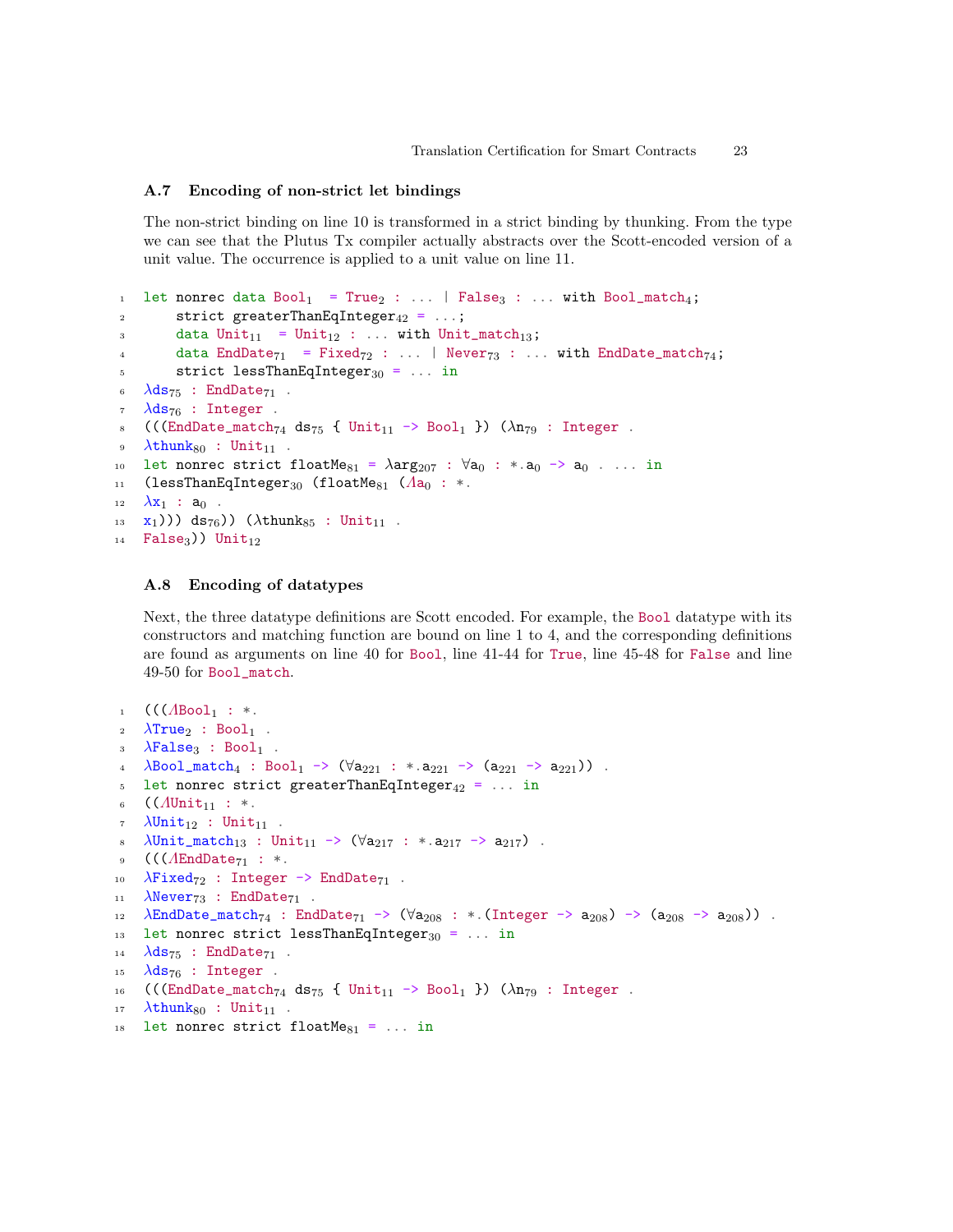```
19 (lessThanEqInteger<sub>30</sub> (floatMe<sub>81</sub> (\Lambdaa<sub>0</sub> : *.
20 \lambdax<sub>1</sub> : a<sub>0</sub>.
(21 \quad x_1))) ds<sub>76</sub>)) (\lambdathunk<sub>85</sub> : Unit<sub>11</sub>.
22 False<sub>3</sub>)) Unit<sub>12</sub> { \forall a_{208} : *. (Integer -> a<sub>208</sub>) -> (a<sub>208</sub> -> a<sub>208</sub>) })
23 (\lambdaarg_0<sub>212</sub> : Integer .
24 Aa_{209} : *.
25 \lambdacase_Fixed<sub>210</sub> : Integer \rightarrow a<sub>209</sub> .
\lambdacase_Never<sub>211</sub> : a<sub>209</sub>.
27 case_Fixed<sub>210</sub> arg_0_{212}))
28 (Aa_{213} : *.
29 \lambdacase_Fixed<sub>214</sub> : Integer \rightarrow a<sub>213</sub>.
30 \lambdacase_Never<sub>215</sub> : a<sub>213</sub> .
_{31} case_Never<sub>215</sub>))
32 (\lambda x_{216} : \forall a_{208} : * (Integer \rightarrow a_{208}) \rightarrow (a_{208} \rightarrow a_{208}).
33 x_{216}34 { \foralla<sub>217</sub> : *.a<sub>217</sub> -> a<sub>217</sub> })
35 \quad (\Lambdaa<sub>218</sub> : *.
36 \lambdacase_Unit<sub>219</sub> : a<sub>218</sub> .
37 \text{ case}_Unit<sub>219</sub>))
38 (\lambdax<sub>220</sub> : \foralla<sub>217</sub> : *.a<sub>217</sub> -> a<sub>217</sub>.
39 x_{220}40 { \forall a_{221} : *a_{221} \rightarrow (a_{221} \rightarrow a_{221}) })
41 (Aa_{222}: *.
\lambdacase_True<sub>223</sub> : a<sub>222</sub>.
\lambdacase_False<sub>224</sub> : a<sub>222</sub>.
44 case_True_{223}))
45 (Aa_{225} : *.
\lambdacase_True<sub>226</sub> : a<sub>225</sub>.
\lambdacase_False<sub>227</sub> : a<sub>225</sub>.
48 case_False_{227})49 (\lambdax<sub>228</sub> : \foralla<sub>221</sub> : *.a<sub>221</sub> -> (a<sub>221</sub> -> a<sub>221</sub>).
_{50} x_{228}
```
# <span id="page-23-0"></span>A.9 Recursive let bindings, inlining and dead-code elimination

The next three passes encode recursive term-bindings, and perform another round of inlining and dead code elimination. In this example program however, they have no effect and the program does not change.

# A.10 Non-recursive let bindings

The final pass encodes non-recursive let bindings as a beta-redex. The floatMe binding in Section [A.8](#page-22-1) line 18 can be recognised below on line 18, where it is now lambda-bound, and line 43 where the definition is provided as an argument.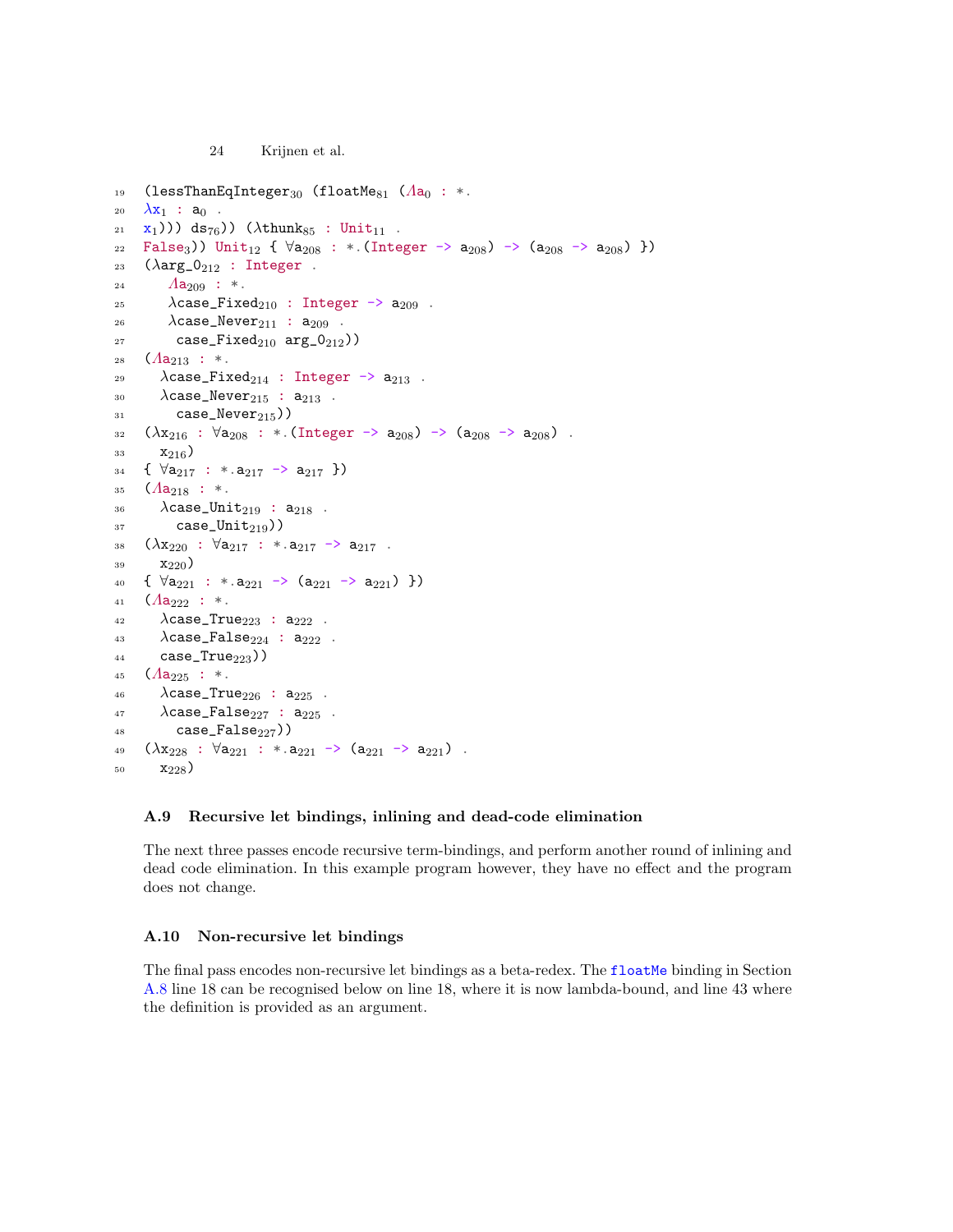```
1 (((A\text{Bool}_0 : *).2 \lambdaTrue<sub>1</sub> : Bool<sub>0</sub> .
 \lambdaFalse<sub>2</sub> : Bool<sub>0</sub> .
 4 \lambdaBool_match<sub>3</sub> : Bool<sub>0</sub> -> (\foralla<sub>4</sub> : *.a<sub>4</sub> -> (a<sub>4</sub> -> a<sub>4</sub>)).
 5 \quad (\lambdagreaterThanEqInteger<sub>5</sub> : Integer \rightarrow (Integer \rightarrow Bool<sub>0</sub>).
 6 ((\LambdaUnitg : *.
 7 \lambdaUnit<sub>10</sub> : Unit<sub>9</sub> .
 s \lambdaUnit_match<sub>11</sub> : Unit<sub>9</sub> -> (\forall a_{12} : * a_{12} \rightarrow a_{12}).
9 ((\LambdaEndDate<sub>13</sub> : *.
10 \lambdaFixed<sub>14</sub> : Integer \rightarrow EndDate<sub>13</sub> .
11 \lambdaNever<sub>15</sub> : EndDate<sub>13</sub>.
12 \lambdaEndDate_match<sub>16</sub> : EndDate<sub>13</sub> -> (\forall a_{17} : *. (Integer -> a_{17}) -> (a_{17} -> a_{17})).
13 (\lambdalessThanEqInteger<sub>18</sub> : Integer -> (Integer -> Bool<sub>0</sub>).
14 \lambdads<sub>22</sub> : EndDate<sub>13</sub> .
15 \lambdads<sub>23</sub> : Integer .
16 (((EndDate_match<sub>16</sub> ds<sub>22</sub> { Unit<sub>9</sub> \rightarrow Bool<sub>0</sub> }) (\lambdan<sub>24</sub> : Integer .
17 \lambdathunk<sub>25</sub> : Unit<sub>9</sub> .
18 (\lambdafloatMe<sub>26</sub> : (\foralla<sub>27</sub> : *.a<sub>27</sub> -> a<sub>27</sub>) -> Integer.
19 (lessThanEqInteger<sub>18</sub> (floatMe<sub>26</sub> (\Lambdaa<sub>32</sub> : *.
20 \lambdax<sub>33</sub> : a<sub>32</sub>.
21 x_{33}))) ds<sub>23</sub>) (\lambdaarg<sub>28</sub> : \foralla<sub>29</sub> : *.a<sub>29</sub> -> a<sub>29</sub>.
22 (((Bool_match<sub>3</sub> ((greaterThanEqInteger<sub>5</sub> ds<sub>23</sub>) 0) { Unit<sub>9</sub> -> Integer }) (\lambdathunk<sub>30</sub> : Unit<sub>9</sub> .
(n_{24})) (\lambdathunk<sub>31</sub> : Unit<sub>9</sub>.
_{24} (0)) Unit<sub>10</sub>))) (\lambdathunk<sub>34</sub> : Unit<sub>9</sub>.
25 False<sub>2</sub>)) Unit<sub>10</sub>) (\lambdaarg<sub>19</sub> : Integer.
26 \lambdaarg<sub>20</sub> : Integer .
27 (\lambda b_{21} : \text{Bool}.
28 (((ifThenElse { Bool<sub>0</sub> }) b<sub>21</sub>) True<sub>1</sub>) False<sub>2</sub>) ((lessThanEqInteger arg<sub>19</sub>) arg<sub>20</sub>)) {...})
29 (\lambda \arg_0 0_{36} : \text{Integer}.
30 Aa_{37} : *.
31 \lambdacase_Fixed<sub>38</sub> : Integer \rightarrow a<sub>37</sub>.
32 \text{ \ } \lambda \text{case\_Never}_{39} : a_{37} .33 case_Fixed<sub>38</sub> arg_0<sub>36</sub>)) (\Lambdaa<sub>40</sub> : *.
34 \lambdacase_Fixed<sub>41</sub> : Integer \rightarrow a<sub>40</sub>.
35 \lambdacase_Never<sub>42</sub> : a<sub>40</sub> .
36 case_Never<sub>42</sub>)) (\lambda x_{43} : \forall a_{44} : *. (Integer \rightarrow a_{44}) \rightarrow (a<sub>44</sub> \rightarrow a_{44}).
37 \quad x_{43}) { \forall a_{45} : *a_{45} \rightarrow a_{45} }) (\Lambda a_{46} : *.
38 \lambdacase_Unit<sub>47</sub> : a_{46}.
39 case_Unit<sub>47</sub>)) (\lambda x_{48} : \forall a_{49} : * a_{49} \rightarrow a_{49}.
(x_{48})) (\lambda \text{arg}_6 : Integer .
41 \lambdaarg<sub>7</sub> : Integer .
42 (\lambda b_8 : Bool.
43 (((ifThenElse { Bool<sub>0</sub> }) b<sub>8</sub>) True<sub>1</sub>) False<sub>2</sub>) ((greaterThanEqInteger arg<sub>6</sub>) arg<sub>7</sub>)) {...})
44 (Aa_{51} : *.
45 \lambdacase_True<sub>52</sub> : a<sub>51</sub>.
```